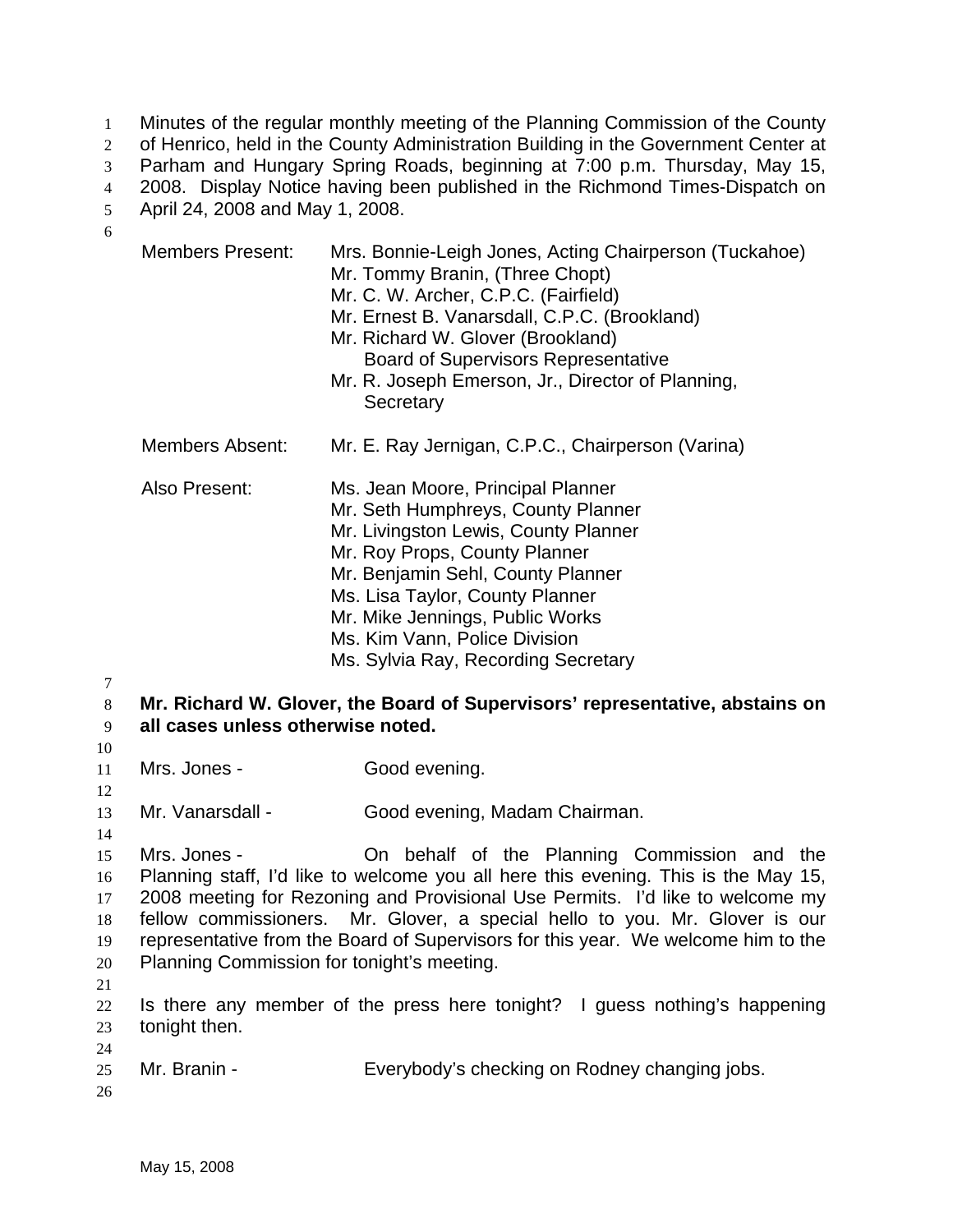Mrs. Jones - Ckay. With that, I would like to turn the meeting over to our secretary, Mr. Emerson. 27 28

29

30 31 32 33 34 35 36 37 38 39 40 Mr. Emerson - Thank you, Madam Chairman. Before we go into the requests for deferrals, I would like to introduce to you a new member of our staff Ms. Lisa Taylor. Lisa began with the Planning Department in a Planner 1 position on May 12<sup>th</sup>. We're certainly happy to have her in the department. She's been with the County for a year as an employee at the Permit Center where she assisted customers with building and sign permits and intake of land use applications. Ms. Taylor has previous experience as a Transportation Planner for the Virginia Department of Transportation, and as Programs Coordinator for the Virginia Housing Development Authority. She graduated from Virginia Commonwealth University with a master's in Urban and Regional Planning. Again, certainly we're happy to have her and we intend to keep her busy.

- 41
- 42 43

48

50

Mrs. Jones - Welcome.

44 45 46 Mr. Archer - The Ms. Taylor, as I customarily say, that's the last applause you'll hear.

- 47 Mr. Vanarsdall - Madam Chairman, I have an announcement.
- 49 Mrs. Jones - Yes.

51 52 53 Mr. Vanarsdall - Back in our control room we have two people who help us run everything and one of them is named Sylvia Ray. Today is her birthday. I'm not going to ask and I don't know how many years it is—just Happy Birthday.

55

57

| 56 | Mr. Branin - |                         |
|----|--------------|-------------------------|
|    |              | Happy Birthday, Sylvia. |

58 Mrs. Jones - Enjoy. Thank you for not asking us all to sing. All right.

60

68

70

```
61 
62 
     Mr. Emerson - With that, Madam Chairman, we will move forward with 
     the requests for deferrals and those will be presented by Ms. Jean Moore.
```
63 64 65 66 67 Mr. Glover - Madam Chairman, before we start, I'd like to disclose that I do not vote on zoning cases. I abstain because it is a recommendation by the Planning Commission and it comes to the Board of Supervisors for a final decision. I abstain here and vote there.

- 69 Mrs. Jones - So noted for the record. Thank you.
- 71 72 Ms. Moore - Thank you, Mr. Secretary. The first deferral request is in the Brookland District on page 1 of your agenda. It is C-64C-06. The applicant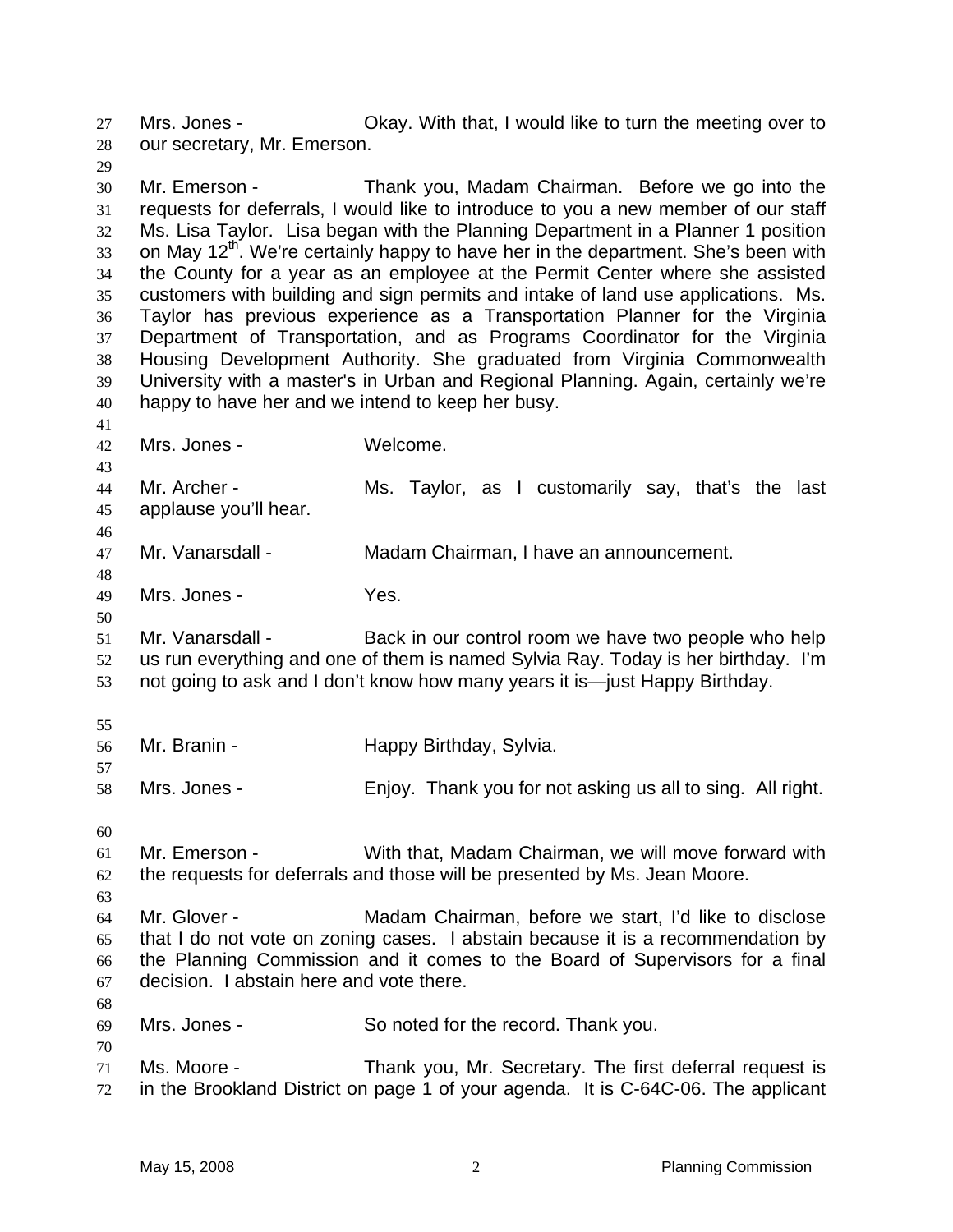is Wistar Creek, LLC. The site is located on the south line of Wistar Road approximately 142 feet west of Walkenhut Drive. This is a request to conditionally rezone from R-3 to RTHC where a residential townhouse development is proposed. The deferral is requested to the July 10, 2008 meeting. 73 74 75 76

77

## 78 *Deferred from the March 13, 2008 Meeting.*

79 80 81 82 83 84 85 86 87 88 89 **C-64C-06 Jennifer D. Mullen for Wistar Creek, LLC**: Request to conditionally rezone from R-3 One-Family Residence District to RTHC Residential Townhouse District (Conditional), Parcels 767-750-8298, 767-751-8651, 768-750- 0490, 768-751-0638, 768-751-2435, 768-751-4119, and 768-751-1362 containing 24.46 acres, located on the south line of Wistar Road approximately 142 feet west of Walkenhut Drive. The applicant proposes a residential townhouse development with a maximum of 100 dwelling units, an equivalent density of 4.08 units per acre. The RTH District allows a maximum gross density of 9 units per acre. The use will be controlled by zoning ordinance regulations and proffered conditions. The Land Use Plan recommends Suburban Residential 2, 2.4 to 3.4 units net density per acre, and Office.

- 90
- 91 92 Mrs. Jones - Is there any opposition to the deferral of C-64C-06, Jennifer D. Mullen for Wistar Creek, LLC? No opposition.
- 93

96

98

94 95 Mr. Vanarsdall - I move that C-64C-06, Jennifer D. Mullen for Wistar Creek, LLC, be deferred until July 10, 2008, at the applicant's request.

97 Mr. Archer - Second.

99 100 Mrs. Jones - Motion by Mr. Vanarsdall, seconded by Mr. Archer. All in favor say aye. All opposed say no. The ayes have it; the motion carries.

101

104

102 103 At the request of the applicant, the Planning Commission deferred C-64C-06, Jennifer D. Mullen for Wistar Creek, LLC, to its July 10, 2008 meeting.

105 106 107 108 109 110 Ms. Moore - Also on page 1 in the Varina District is case C-53C-07. The applicant is The Terry Companies Six, LLC. The site is located between the north line of N. Airport Drive, the east and south lines of N. Washington Street, and the southern terminus of Delbert Drive. The request is to conditionally rezone from A-1 to RTHC where a maximum of 154 semi-detached condominium units are proposed. The deferral is requested to the June 12, 2008 meeting.

111

112 *Deferred from the April 10, 2008 Meeting*.

113 114 115 116 117 118 **C-53C-07 Andrew M. Condlin for The Terry Companies Six, LLC**: Request to conditionally rezone from A-1 Agricultural District to Residential RTHC Townhouse District (Conditional), Parcels 829-725-8000, 829-726-7956, 829-725-2031, 829-725-9496, 829-726-6419, 830-724-1497, 829-725-6657, 829- 725-2590 and 828-724-9181. The 46.8-acre site is located between the north line of N. Airport Drive, the east and south lines of N. Washington Street, and the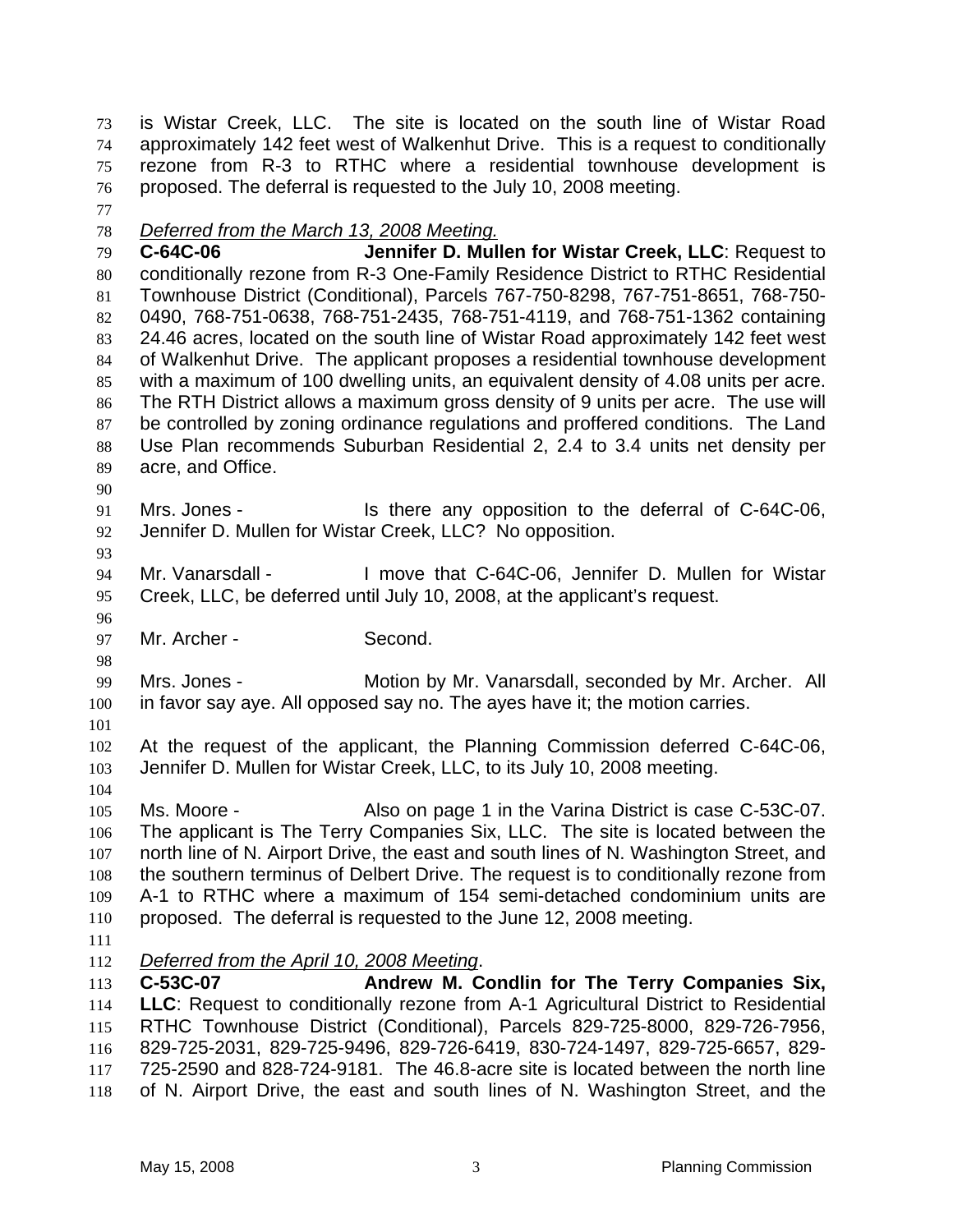southern terminus of Delbert Drive. The applicant proposes a maximum of one hundred fifty-four (154) semi-detached condominium units, a density of 3.29 units per acre. The RTH District allows a maximum gross density of 9 units per acre. The use will be controlled by zoning ordinance regulations and proffered conditions. The Land Use Plan recommends Suburban Residential 1, 1.0 to 2.4 units net density per acre. The site is in the Airport Safety Overlay District. 119 120 121 122 123 124 125 126 127 128 129 130 132 133 134 135 136 137 138 139 140 141 142 143 144 145 146 148 149 150 151 152 153 154 155 156 157 158 159 160 161 162 Mrs. Jones - Is there any opposition to the deferral of C-53C-07, Andrew M. Condlin for The Terry Companies Six, LLC? No opposition. Mr. Vanarsdall - I move that C-53C-07, Andrew M. Condlin for The Terry Companies Six, LLC, be deferred until June 12, 2008, at the applicant's request. Mr. Archer - Second. Mrs. Jones - Motion by Mr. Vanarsdall, seconded by Mr. Archer. All in favor say aye. All opposed say no. The ayes have it; the motion carries. At the request of the applicant, the Planning Commission deferred C-53C-07, Andrew M. Condlin for The Terry Companies Six, LLC, to its June 12, 2008 meeting. Ms. Moore - On page 2 of your agenda is case P-7-08. The applicant is Diamond Communications, LLC. This is a request for a Provisional Use Permit in order to construct 146-foot high monopole telecommunication tower. The site is located on the north line of Midview Road approximately 1,075 feet east of New Market Road. The deferral is requested to the June 12, 2008 meeting. **P-7-08 Gregory S. Tully for Diamond Communications, LLC**: Request for a Provisional Use Permit under Sections 24-95(a)(3), 24-120 and 24-122.1 of Chapter 24 of the County Code in order to construct a 146' high monopole telecommunications tower and related equipment, on part of Parcel 804- 702-0772, located on the north line of Midview Road approximately 1,075 feet east of New Market Road (State Route 5). The existing zoning is R-3 One-Family Residence District. The Land Use Plan recommends Suburban Residential 1, 1.0 to 2.4 units net density per acre. Mrs. Jones - Do we have opposition to the deferral of P-7-08, Gregory S. Tully for Diamond Communications, LLC? Female - [Off mike.] [Inaudible.]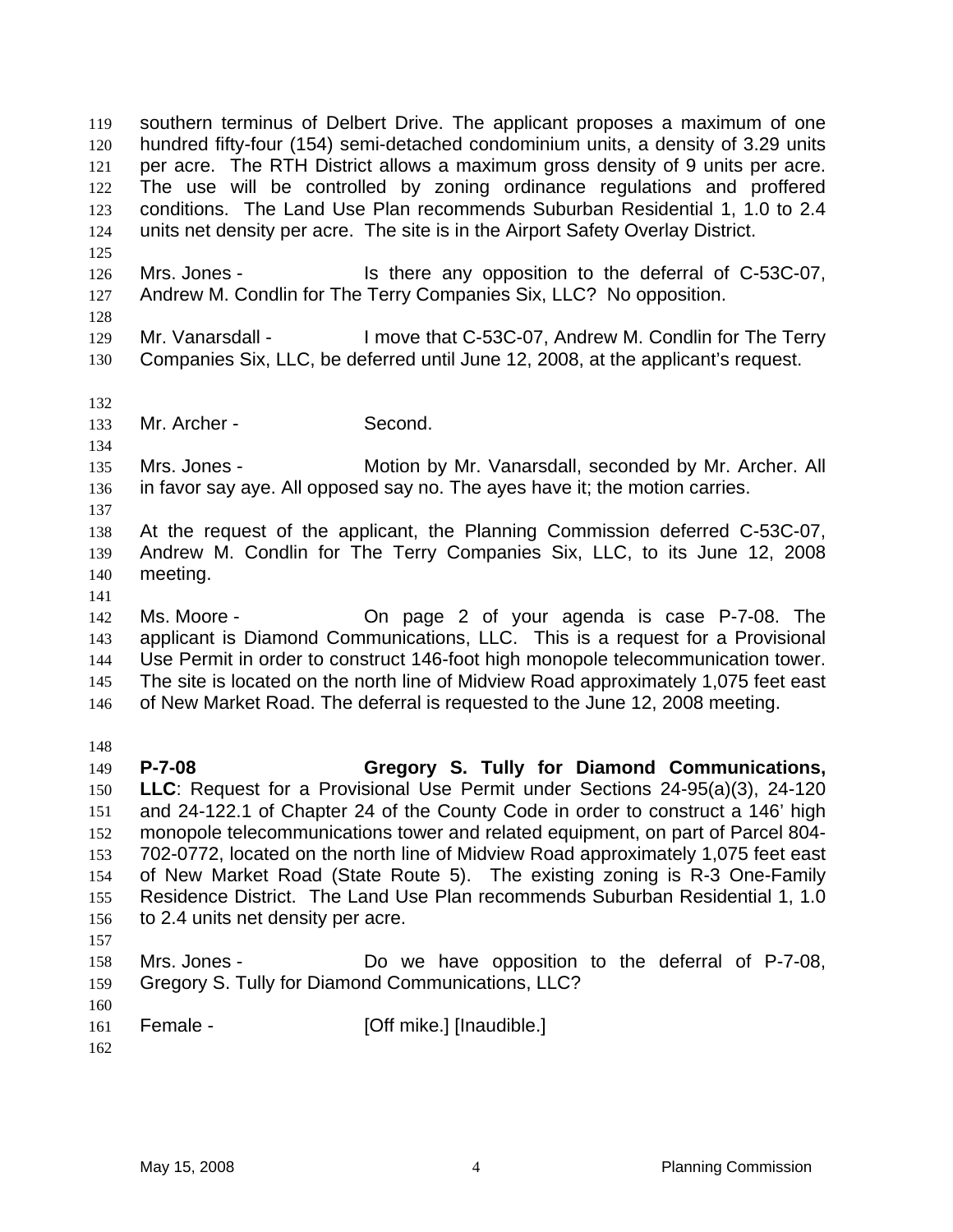Ms. Moore - Yes ma'am. Staff has recognized several unresolved issues with this. The applicant has requested deferral at this time and also on the request of the Planning Commissioner for that district who is absent tonight. 163 164 165 166 167 168 169 170 171 172 173 174 175 176 177 178 179 180 181 182 183 184 186 187 188 189 190 191 193 194 195 196 197 198 199 200 201 202 203 204 205 206 207 Mrs. Jones - The deferral, Ms. Moore, is to Ms. Moore - The June 12, 2008 meeting. Mrs. Jones -  $\mu$  June 12<sup>th</sup> is when the case will be heard if it's deferred tonight. Okay? All right. Mr. Vanarsdall - All right. With that, I move that P-7-08, Gregory S. Tully for Diamond Communications, LLC, be deferred until June 12, 2008 at the applicant's request. Mr. Archer - Second. Mrs. Jones - Motion by Mr. Vanarsdall, seconded by Mr. Archer. All in favor say aye. All opposed say no. The ayes have it; the motion carries. At the request of the applicant, the Planning Commission deferred P-7-08, Gregory S. Tully for Diamond Communications, LLC, to its June 12, 2008 meeting. Ms. Moore - Also on page 3 of your agenda is P-8-08. The applicant is Richmond 20MHz, LLC. The site is located on the west line of Varina Road approximately 120 feet south of Mill Road. The request is for a provisional use permit in order to construct a 194-foot high monopole telecommunication tower and related equipment. The deferral is requested to the June 12, 2008 meeting. **P-8-08 Gloria L. Freye for Richmond 20MHz LLC**: Request for a Provisional Use Permit under Sections 24-95(a)(3), 24-120 and 24-122.1 of Chapter 24 of the County Code in order to construct a 194' high monopole telecommunications tower and related equipment, on part of Parcel 810-686-4444, located on the west line of Varina Road approximately 120 feet south of Mill Road. The existing zoning is A-1 Agricultural District. The Land Use Plan recommends Rural Residential not exceed 1.0 units net density per acre. The site is in the Airport Safety Overlay District. Mrs. Jones - Is there any opposition to the deferral of P-8-08, Gloria L. Freye for Richmond 20 MHZ, LLC? Female - [Off mike.] [Inaudible.]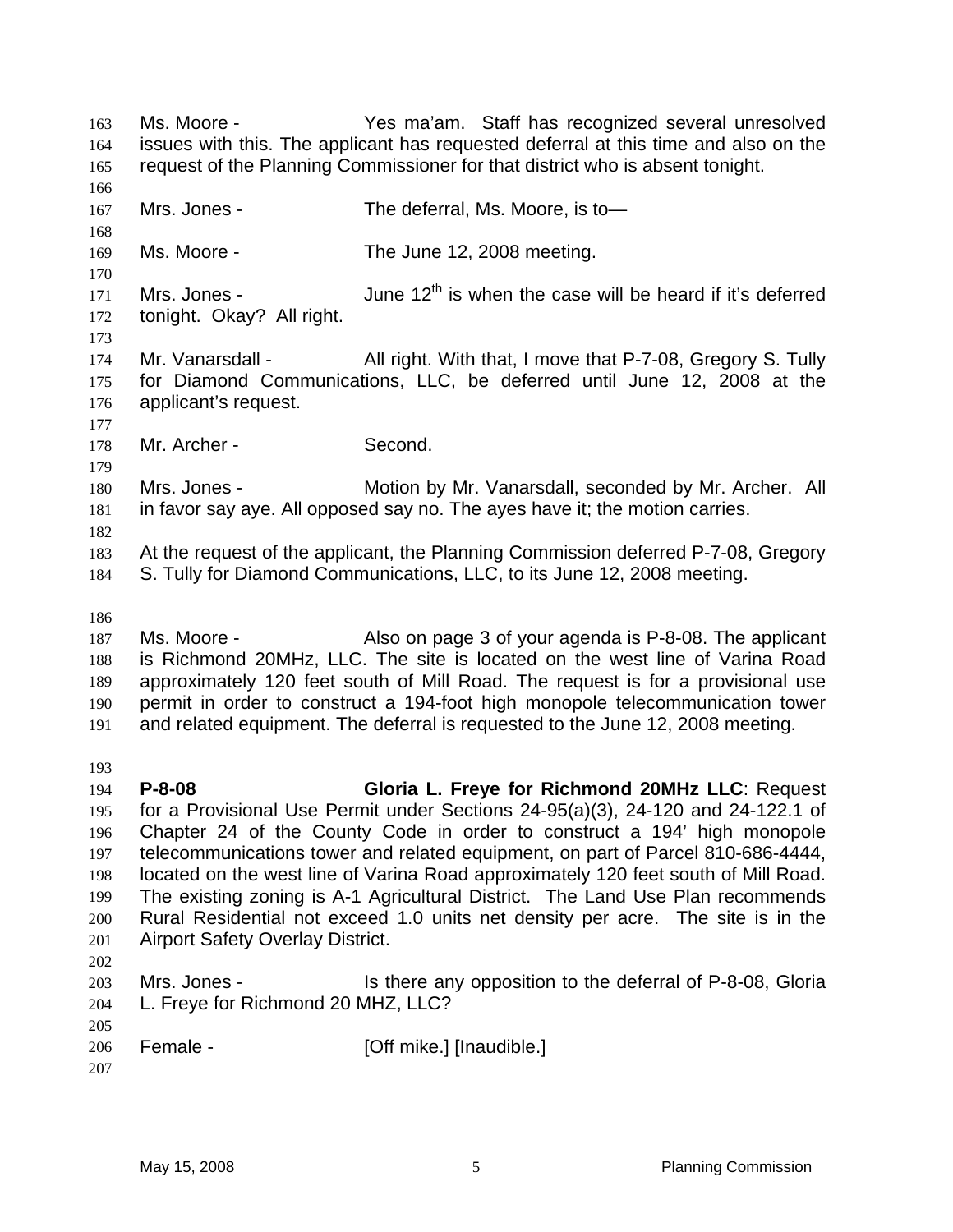Ms. Moore - The Again, it's a similar situation. There are unresolved issues in the staff report. The applicant has requested that it be deferred for one month to work on those issues. 208 209 210

211

212 213 Mrs. Jones - Ma'am, I would suggest that you make sure that staff has your name and can communicate with you about the case as it comes forward.

215

219

221

216 217 218 Mr. Vanarsdall - With that, I will recommend P-8-08, Gloria L. Freye for Richmond 20 MHZ, LLC, be deferred until June 12, 2008, at the applicant's request.

220 Mr. Archer - Second.

222 223 Mrs. Jones - Motion by Mr. Vanarsdall, seconded by Mr. Archer. All in favor say aye. All opposed say no. The ayes have it; the motion carries.

224

227

225 226 At the request of the applicant, the Planning Commission deferred P-8-08, Gloria L. Freye for Richmond 20 MHZ, LLC, to its June 12, 2008 meeting.

228 229 230 231 232 233 234 Ms. Moore - In the Fairfield District on page 2 of your agenda is case C-44C-07. The applicant is Parham Road Properties and Majestic Properties, LLC. The site is located along the north line of E. Parham Road and the south line of Hungary Road to their intersections with Cleveland Street. This is a request to conditionally rezone from R-4 (one-family) to O-2C (Office District) where office uses and a bank are proposed. The deferral is requested to the July 10, 2008 meeting.

235

236 *Deferred from the March 13, 2008 Meeting*

237 238 239 240 241 242 243 244 245 **C-44C-07 Andrew M. Condlin for Parham Road Properties and Majestic Properties, LLC**: Request to conditionally rezone from R-4 One-Family Residence District to O-2C Office District (Conditional), Parcels 783-756-0592, 782-756-9598, -7785, -9285, 782-757-4814, and -5414, and part of Parcel 782- 757-3717, containing approximately 2.925 acres, located along the north line of E. Parham Road and the south line of Hungary Road to their intersections with Cleveland Street. The applicants propose office uses and a bank. The use will be controlled by zoning ordinance regulations and proffered conditions. The Land Use Plan recommends Office and Commercial Concentration

246

250

- 247 248 249 Mrs. Jones - Do we have opposition to the deferral of C-44C-07, Andrew M. Condlin for Parham Road Properties and Majestic Properties, LLC? No opposition.
- 251 252 Mr. Archer - Madam Chair, I move for deferral of C-44C-07, Andrew M. Condlin for Parham Road Properties and Majestic Properties, LLC, to the July
- 253 10, 2008 meeting at the applicant's request.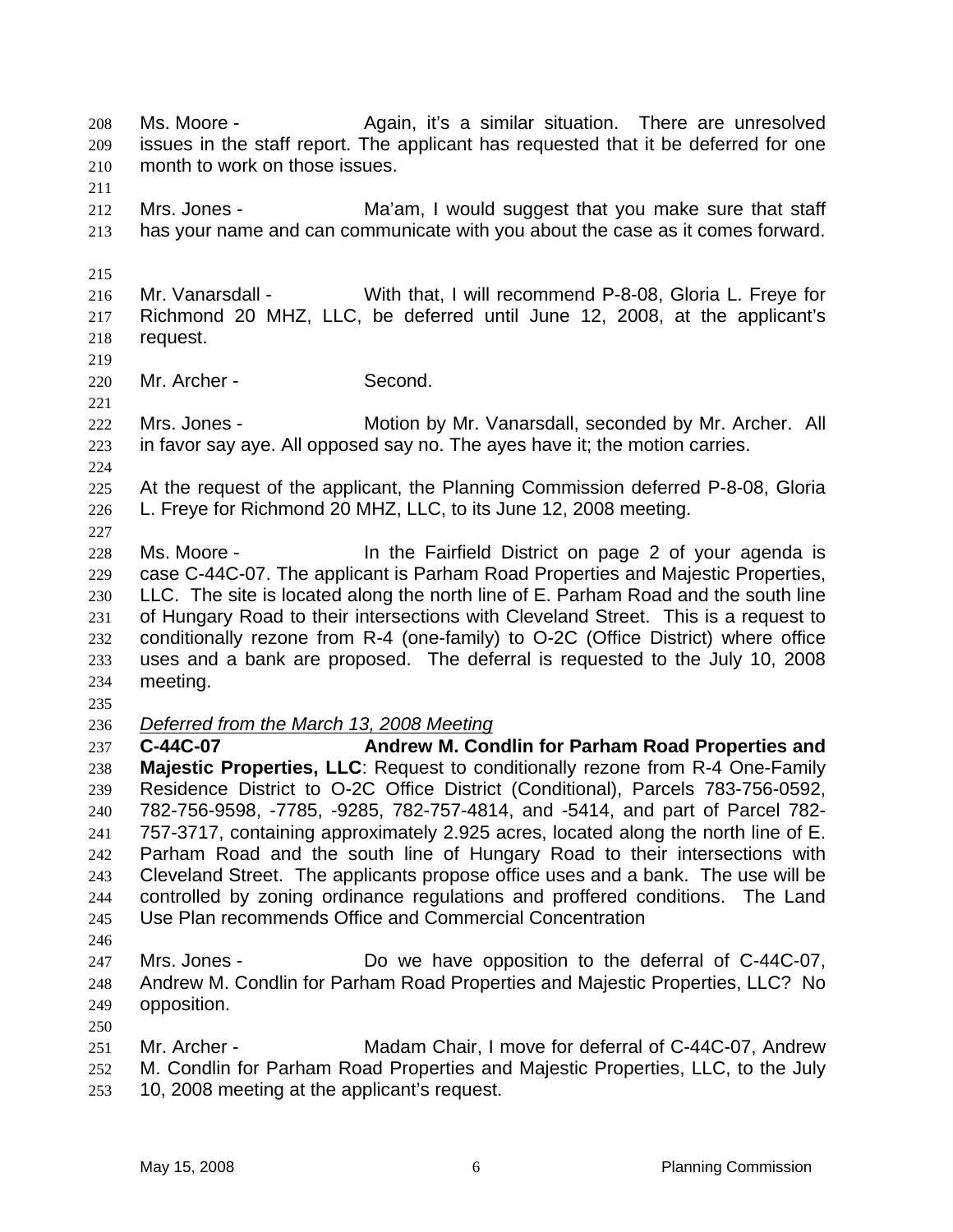255 Mr. Branin - Second.

257 258 Mrs. Jones - Motion by Mr. Archer, seconded by Mr. Branin. All in favor say aye. All opposed say no. The ayes have it; the motion carries.

259

254

256

260 261 262 At the request of the applicant, the Planning Commission deferred C-44C-07, Andrew M. Condlin for Parham Road Properties and Majestic Properties, LLC to its July 10, 2008 meeting.

263

264 265 266 267 268 269 Ms. Moore - In the Three Chopt District on page 3 of your agenda is case C-8C-05, Fidelity Properties, Limited. The site is located on the west line of Sadler Road approximately 290 feet south of Wonder Lane. The request is to conditionally rezone from A-1 to RTHC, where a townhome development is proposed. The applicant is requesting that it be deferred to the November 13, 2008 meeting.

270

271 *Deferred from the November 8, 2007 Meeting*

272 273 274 275 276 277 278 279 280 **C-8C-05 G. Edmond Massie, IV for Fidelity Properties, Ltd**.: Request to conditionally rezone from A-1 Agricultural District to RTHC Residential Townhouse District (Conditional), Parcel 746-764-5580, containing approximately 4.54 acres, located on the west line of Sadler Road approximately 290 feet south of Wonder Lane. The applicant proposes a townhouse development not to exceed six (6) units per acre. The RTH District allows a maximum gross density of 9 units per acre. The proposed use will be controlled by zoning ordinance regulations and proffered conditions. The Land Use Plan recommends Suburban Residential 1, 1.0 to 2.4 units net density per acre

281

284

282 283 Mrs. Jones - Is there opposition to the deferral of C-8C-05, G. Edmond Massie, IV for Fidelity Properties, Ltd? No opposition.

285 286 287 Mr. Branin - Mrs. Chairman, I would like to move that C-8C-05, G. Edmond Massie, IV for Fidelity Properties, Ltd., be deferred to the November 13, 2008 meeting per the applicant's request.

288 289 Mr. Vanarsdall - Second.

290 291 292 Mrs. Jones - **Motion by Mr. Branin, seconded by Mr. Vanarsdall. All** in favor say aye. All opposed say no. The ayes have it; the motion carries.

293

294 295 At the request of the applicant, the Planning Commission deferred C-8C-05, G. Edmond Massie, IV for Fidelity Properties, Ltd, to its November 13, 2008 meeting.

297

298 299 Ms. Moore - Also on page 3 is case C-19C-06, Fidelity Properties, Ltd. This site is located between the east line of Glasgow Road and the west line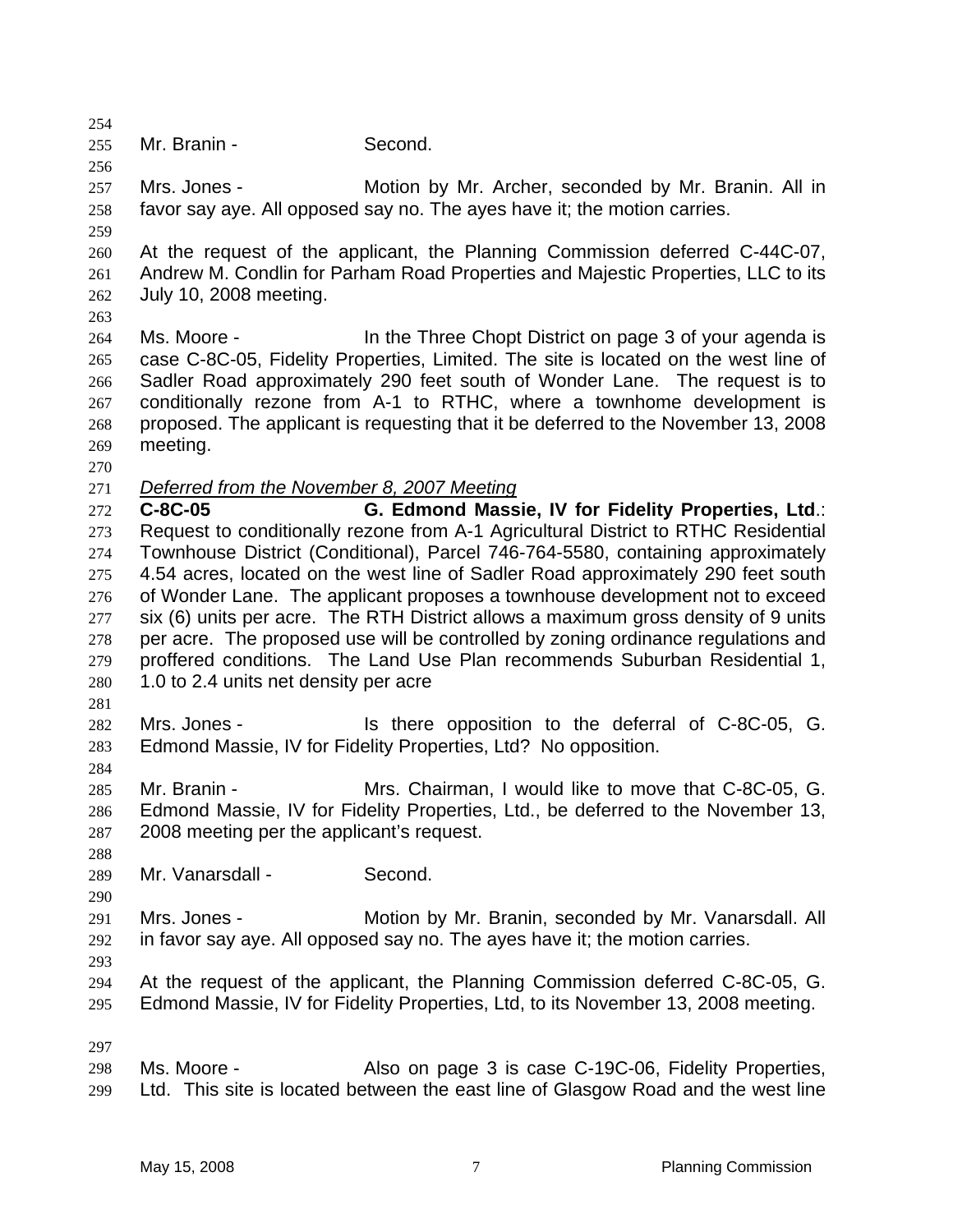of Sadler Road, approximately 600 feet north of Ireland Lane. This request is to conditionally rezone from A-1 to RTHC, where a residential townhouse development is proposed. The deferral is requested to the November 13, 2008 meeting. 300 301 302 303

304

305 *Deferred from the November 8, 2007 Meeting*

306 307 308 309 310 311 312 313 314 315 **C-19C-06 G. Edmond Massie, IV for Fidelity Properties, Ltd**.: Request to conditionally rezone from A-1 Agricultural District to RTHC Residential Townhouse District (Conditional), Parcels 746-763-2482, 746-763-2896, 746-763- 1769, and 746-764-3818 containing 10.79 acres, located between the east line of Glasgow Road and the west line of Sadler Road, approximately 600 feet north of Ireland Lane. The applicant proposes a residential townhouse development not to exceed six (6) dwelling units per acre. The RTH District allows a maximum gross density of 9 units per acre. The proposed use will be controlled by zoning ordinance regulations and proffered conditions. The Land Use Plan recommends Suburban Residential 1, 1.0 to 2.4 units net density per acre.

317

318 319 320 Mrs. Jones - For the record, I would like to clarify that the previous vote was intended to be for C-8C-05, Fidelity Properties. I would like to have that vote repeated for the sake of clarity.

321

325

327

331

322 323 324 Mr. Branin - I would like to move that C-8C-05, G. Edmond Massie, IV for Fidelity Properties, Ltd, be deferred to the November 13, 2008 meeting, per the applicant's request.

326 Mr. Vanarsdall - Second.

328 329 330 Mrs. Jones - Motion by Mr. Branin in reference to C-8C-05, and a second by Mr. Vanarsdall. All in favor say aye. All opposed say no. The ayes have it; that motion carries.

332 333 Now we have before us C-19C-06, G. Edmond Massie, IV for Fidelity Properties, Ltd. Is there opposition to this case being deferred? No opposition.

334 335 336 337 Mr. Branin - I would like to move that C-19C-06, G. Edmond Massie, IV for Fidelity Properties, Ltd, be deferred to the November 13, 2008 meeting, per the applicant's request.

338

340

339 Mr. Vanarsdall - Second.

341 342 343 344 Mrs. Jones - **Motion by Mr. Branin, seconded by Mr. Vanarsdall. All** in favor say aye. All opposed say no. The ayes have it; the motion carries. At the request of the applicant, the Planning Commission deferred C-19C-06, G. Edmond Massie, IV for Fidelity Properties, Ltd, its November 13, 2008 meeting.

345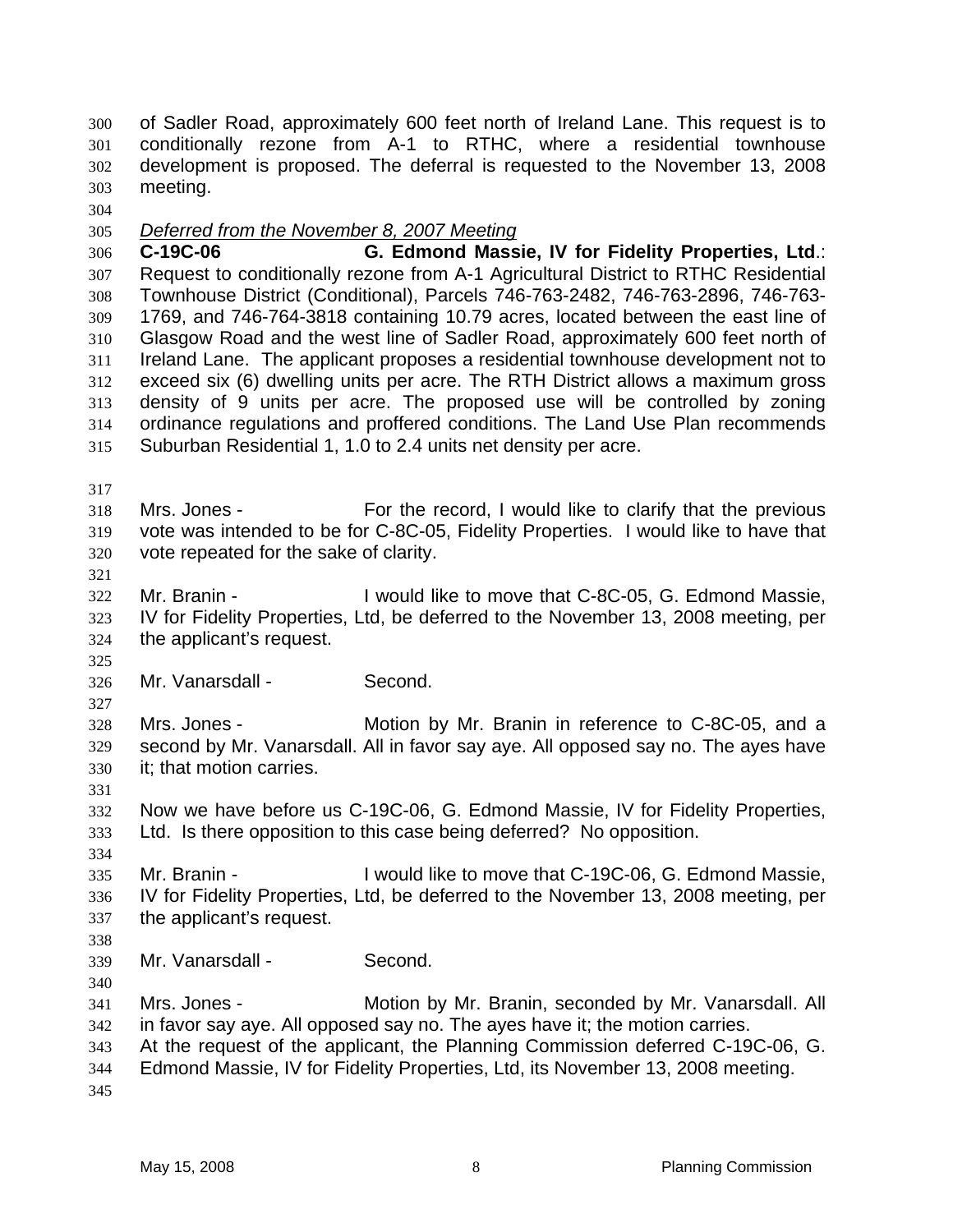Ms. Moore - The next request is P-10-07. The applicant is Richmond Strikers Soccer Club, Incorporated. The site is located on the east line of Pouncey Tract Road, approximately 900 feet south of Shady Grove Road. This is a request for a Provisional Use Permit in order to construction a 144-foot high telecommunication tower. The deferral is requested to the June 12, 2008 meeting. 346 347 348 349 350

- 352
- 353 *Deferred from the March 13, 2008 Meeting*

354 355 356 357 358 359 360 **P-10-07 Gloria L. Freye for Richmond Strikers Soccer Club, Inc**.: Request for a Provisional Use Permit under Sections 24-95(a)(3), 24-120 and 24-122.1 of Chapter 24 of the County Code in order to construct a 144' high telecommunications tower on part of Parcel 740-768-1098, located on the east line of Pouncey Tract Road (State Route 271) approximately 900 feet south of Shady Grove Road. The existing zoning is A-1 Agricultural District. The Land Use Plan recommends Open Space/Recreation and Environmental Protection Area

362

365

- 363 364 Mrs. Jones - Do we have opposition to the deferral of P-10-07, Gloria L. Freye for Richmond Strikers Soccer Club, Inc.? No opposition.
- 366 367 368 Mr. Branin - I would like to move that P-10-07, Gloria L. Freye for Richmond Strikers Soccer Club, Inc, be deferred to the June 12, 2008 meeting per the applicant's request.
- 369

371

370 Mr. Vanarsdall - Second.

372 373 Mrs. Jones - Motion by Mr. Branin, seconded by Mr. Vanarsdall. All in favor say aye. All opposed say no. The ayes have it; the motion carries.

374

375 376 377 378 379 380 Ms. Moore - The last request staff has received is on page 4 of your agenda. It is case C-61C-07. The applicant is Centex Homes. This is a request to conditionally rezone from A-1 to RTHC and B-2C (Business District). The site is located on the west line of Pouncey Tract Road between Kain Road and Bacova Drive. Condominiums, retail, and office uses are proposed. The deferral is requested to the July 10, 2008 meeting.

- 381
- 382 *Deferred from the March 13, 2008 Meeting*

383 384 385 386 387 388 389 390 391 **C-61C-07 James Theobald for Centex Homes**: Request to conditionally rezone from A-1 Agricultural District to RTHC Residential Townhouse District (Conditional) and B-2C Business District (Conditional), Parcels 738-767- 5405, 738-766-9367, 739-766-3768 and 739-766-2504, containing approximately 32.99 acres (RTHC – 23.30 ac. and B-2C 9.69 ac.), located on the west line of Pouncey Tract Road (State Route 271) between Kain Road and Bacova Drive. The applicant proposes condominiums, retail and office uses. The maximum density allowed in the RTH District is nine (9) units per acre. The uses will be controlled by zoning ordinance regulations and proffered conditions. The Land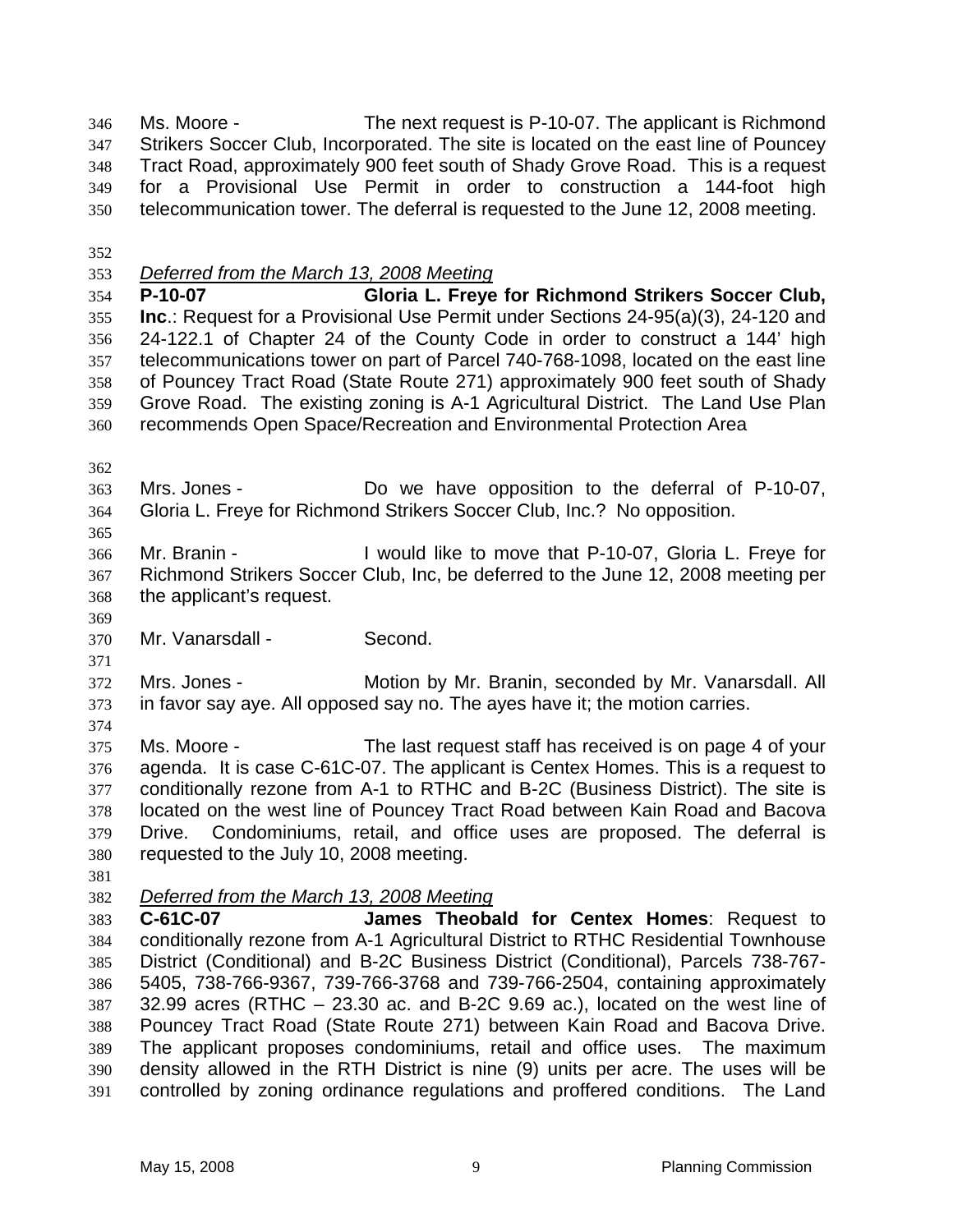conditions. The Land Use Plan recommends Suburban Residential 1, 1.0 to 2.4 units net density per acre. The majority of the site is in the West Broad Street Overlay District 392 393 394

396 397 Mrs. Jones - Is there opposition to the deferral of C-61C-07, James Theobald for Centex Homes? There is no opposition.

399 400 401 Mr. Branin - The Unit of I would like to move that C-61C-07, James Theobald for Centex Homes, be deferred to the July 10, 2008 meeting, per the applicant's request.

402

404

407

410

395

398

403 Mr. Vanarsdall - Second.

405 406 Mrs. Jones - **Motion by Mr. Branin, seconded by Mr. Vanarsdall. All** in favor say aye. All opposed say no. The ayes have it; the motion carries.

408 409 At the request of the applicant, the Planning Commission deferred C-61C-07, James Theobald for Centex Homes, to its July 10, 2008 meeting.

411 412 413 414 415 416 417 418 419 Mr. Emerson - Madam Chairman, that takes us to the next item on your agenda, which are requests for expedited items. In order to be considered on the expedited agenda, staff must be recommending approval; the applicant must submit a letter stating agreement with staff's recommendations, conditions, and so forth; and there must be no known opposition. If there is opposition, the item will be removed from the expedited agenda and heard in the order it appears on the regular agenda. Any member of the Commission can also request the item be removed from the expedited agenda. Ms. Moore will present the one item we have tonight on the expedited agenda.

420

421 422 423 424 425 426 427 428 429 Ms. Moore - Thank you, Mr. Secretary. It is on page 2 of your agenda in the Varina District. It is case C-19C-08, Steeple Lane Development, LLC. The site is located between the east line of East Richmond Road and the west line of N. Laburnum Avenue beginning approximately 1100 feet north of Nine Mile Road. The request is to amend proffered conditions accepted with rezoning case C-20C-06 where the deletion of Proffer #23 is proposed pertaining to providing a stub road to the parcel to the north identified as GPIN number 809- 725-3662. Again, this has been requested to be expedited and there is no known opposition to this request.

430

431 432 433 434 435 436 437 **C-19C-08 Steeple Lane Development, LLC:** Request to amend proffered conditions accepted with Rezoning Case C-20C-06, on Parcel 809-724- 5973, located between the east line of East Richmond Road and the west line of N. Laburnum Avenue beginning approximately 1,100 feet north of Nine Mile Road (State Route 33). The applicant proposes to delete Proffer 23 pertaining to providing a stub road to Parcel 809-725-3662 adjacent to the north property line. The existing zoning is R-5AC General Residence District (Conditional). The Land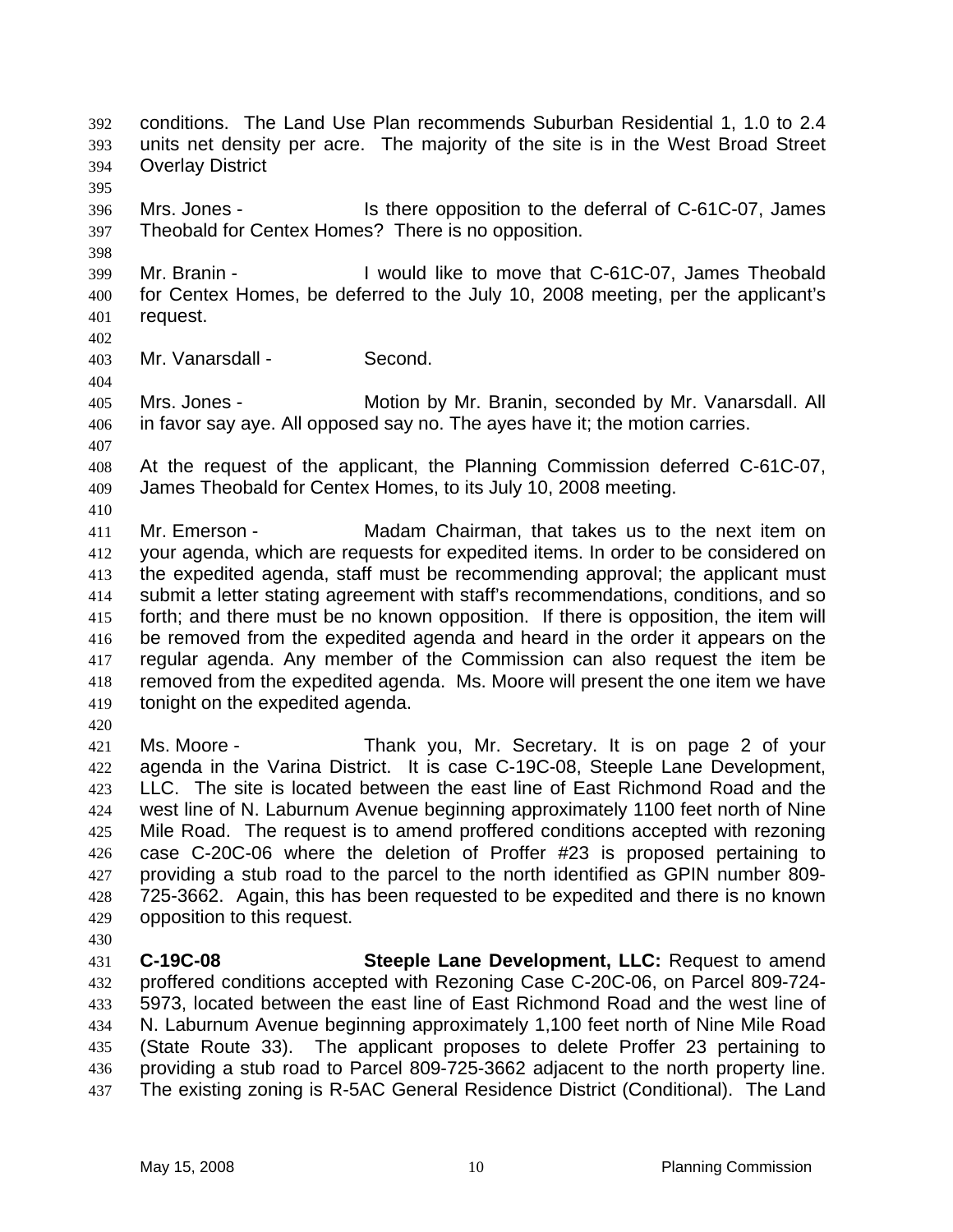(Conditional). The Land Use Plan recommends Office/Service. The site is in the Airport Safety Overlay District. 438 439

440

443

441 442 Mrs. Jones - Is there anyone here tonight with opposition to case C-19C-08, Steeple Lane Development, LLC? There is no opposition.

444 445 Mr. Vanarsdall - Madam Chair, I move that C-19C-08, Steeple Lane Development, LLC, be recommended to the Board of Supervisors for approval.

446 447

448

452

458

Mr. Branin - Second.

449 450 451 Mrs. Jones - **Motion by Mr. Vanarsdall, seconded by Mr. Branin. All** in favor say aye. All opposed say no. The ayes have it; the motion carries on the expedited agenda.

453 454 **REASON:** Acting on a motion by Mr. Vanarsdall, seconded by Mr. Branin, the Planning Commission voted 4-0 (one absent, one abstention) to recommend the Board of Supervisors **grant** the request because the amendment does not reduce the original intended purpose of the proffers, and the changes are not anticipated to adversely affect adjacent properties. 455 456 457

459 460 Mr. Emerson - The Madam Chairman, that takes you to your regular agenda.

461

462 463 464 465 466 467 468 469 470 **P-9-08 Gloria L. Freye for New Cingular Wireless PCS, LLC**: Request for a Provisional Use Permit under Sections 24-95(a)(3), 24-120 and 24-122.1 of Chapter 24 of the County Code in order to construct a 199' high monopole telecommunications tower and related equipment, on part of Parcel 858- 699-7164, located on the east line of Elko Road (State Route 156) approximately 400 feet south of Portugee Road. The existing zoning is A-1 Agricultural District. The Land Use Plan recommends Rural Residential, not to exceed 1.0 units net density per acre, and Environmental Protection Area.

471 Mrs. Jones - Good evening, Mr. Props.

472 473 474 475 476 477 478 Mr. Props - Good evening. Madam Chairman, members of the Commission, New Cingular Wireless is requesting to construct a 195-foot high monopole style communication tower plus a 4-foot high lightening rod on property located at 6935 Elko Road and adjacent to the CSX Railroad. The site is currently zoned A-1 (Agricultural), requiring a Provisional Use Permit for towers exceeding 50 feet in height.

479

480 481 482 483 The 2010 Land Use Plan recommends Rural Residential and Environmental Protection. Single-family subdivisions surround the property; however, the proposed tower would be located on a large vacant parcel that adjoins a railroad line and would be buffered by a mature wooded area.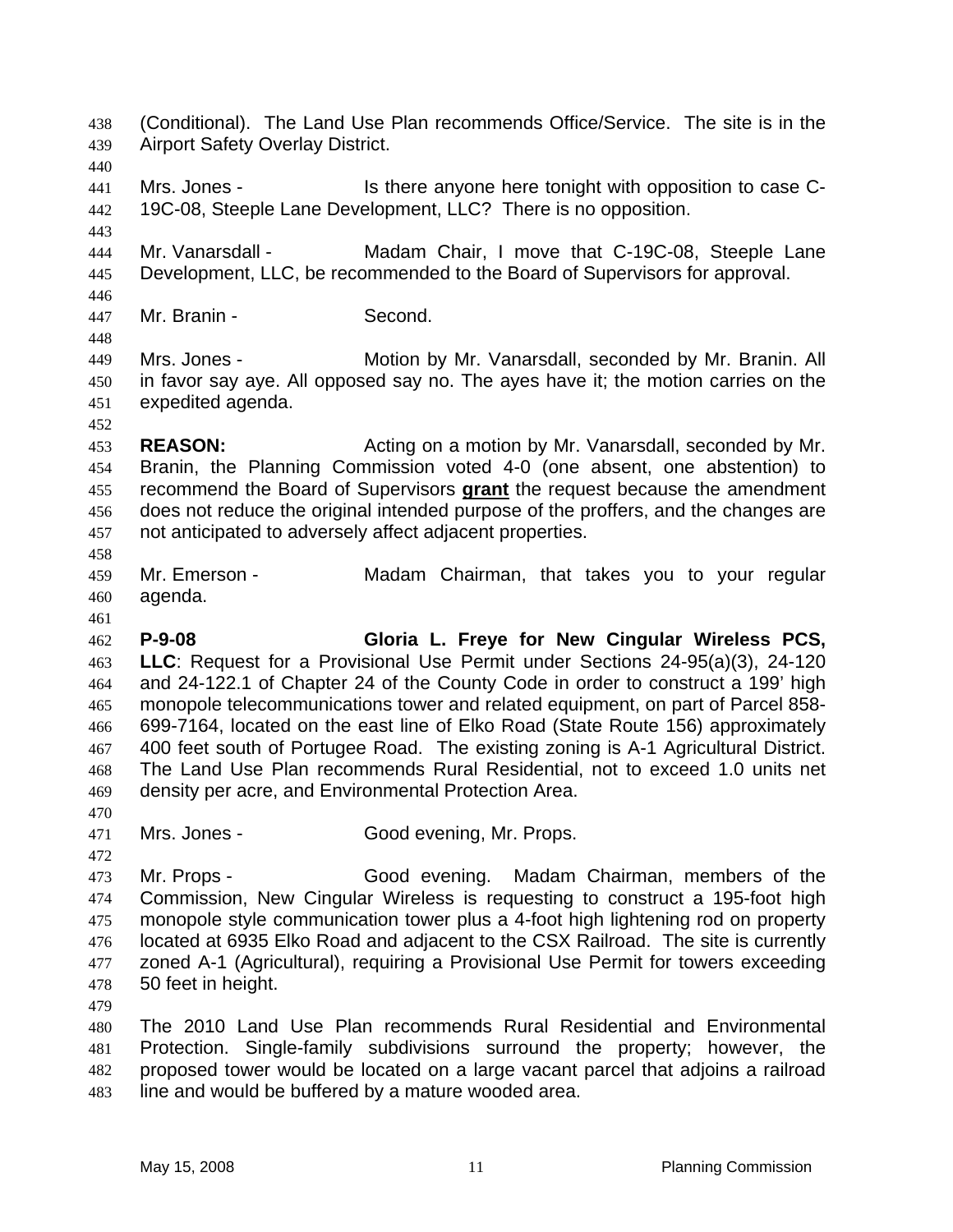| 484 |                                                                                      |                                                                                       |  |
|-----|--------------------------------------------------------------------------------------|---------------------------------------------------------------------------------------|--|
| 485 |                                                                                      | This tower site would offer future co-location opportunities and serve to consolidate |  |
| 486 | additional communication providers. A balloon float and community meeting were       |                                                                                       |  |
| 487 | held. Staff has not received opposition on this request.                             |                                                                                       |  |
| 488 |                                                                                      |                                                                                       |  |
|     |                                                                                      |                                                                                       |  |
| 489 | Staff had originally suggested a concealed antenna design, but based on the          |                                                                                       |  |
| 490 | balloon float and the site's fairly isolated location, a triangular array would have |                                                                                       |  |
| 491 | minimal impacts. A revised set of conditions—removing Condition #12—has been         |                                                                                       |  |
| 492 | distributed.                                                                         |                                                                                       |  |
| 493 |                                                                                      |                                                                                       |  |
| 494 | In summary, the utilization of a triangular antenna platform would allow more co-    |                                                                                       |  |
| 495 | location opportunities and help consolidate the area's increasing tower location     |                                                                                       |  |
| 496 |                                                                                      | demand. Staff supports this request with the revised 11 recommended conditions.       |  |
| 497 |                                                                                      | This concludes my presentation and I will be happy to any questions.                  |  |
| 498 |                                                                                      |                                                                                       |  |
| 499 | Mrs. Jones -                                                                         | I may have neglected to ask and I apologize. Is there                                 |  |
| 500 |                                                                                      | any opposition to P-9-08, Gloria L. Freye for New Cingular Wireless PCS, LLC?         |  |
| 501 | Okay, there is no opposition.                                                        |                                                                                       |  |
| 502 |                                                                                      |                                                                                       |  |
| 503 | Mr. Vanarsdall -                                                                     | Thank you.                                                                            |  |
| 504 |                                                                                      |                                                                                       |  |
| 505 | Mrs. Jones -                                                                         | Does anyone have questions?                                                           |  |
| 506 |                                                                                      |                                                                                       |  |
| 507 | Mr. Vanarsdall -                                                                     | I don't need to talk to the applicant.                                                |  |
| 508 |                                                                                      |                                                                                       |  |
| 509 | Mrs. Jones -                                                                         | You don't want to hear from the applicant?                                            |  |
| 510 |                                                                                      |                                                                                       |  |
| 511 | Female -                                                                             | [Off mike.] Where is this proposed?                                                   |  |
| 512 |                                                                                      |                                                                                       |  |
| 513 | Mrs. Jones -                                                                         | Yes ma'am. Mr. Props?                                                                 |  |
| 514 |                                                                                      |                                                                                       |  |
| 515 | Mr. Props -                                                                          | Elko Road, the railroad tracks, and this is the proposed                              |  |
| 516 |                                                                                      |                                                                                       |  |
|     | site (pointing to proposed site on overhead).                                        |                                                                                       |  |
| 517 | Mrs. Jones -                                                                         |                                                                                       |  |
| 518 |                                                                                      | If you'd like to come speak-                                                          |  |
| 519 |                                                                                      |                                                                                       |  |
| 520 | Female -                                                                             | [Off mike.] [Inaudible.]                                                              |  |
| 521 |                                                                                      |                                                                                       |  |
| 522 | Mrs. Jones -                                                                         | Ma'am? Ma'am? We are recording this, so if you'd like                                 |  |
| 523 | to come on up to the podium, then we'll be able to hear what you're saying so that   |                                                                                       |  |
| 524 |                                                                                      | it can be recorded for the minutes? If you wouldn't mind.                             |  |
| 525 |                                                                                      |                                                                                       |  |
| 526 | Mr. Vanarsdall -                                                                     | We'd like to hear what you have to say.                                               |  |
| 527 |                                                                                      |                                                                                       |  |
| 528 | Mrs. Jones -                                                                         | Yes.                                                                                  |  |
| 529 |                                                                                      |                                                                                       |  |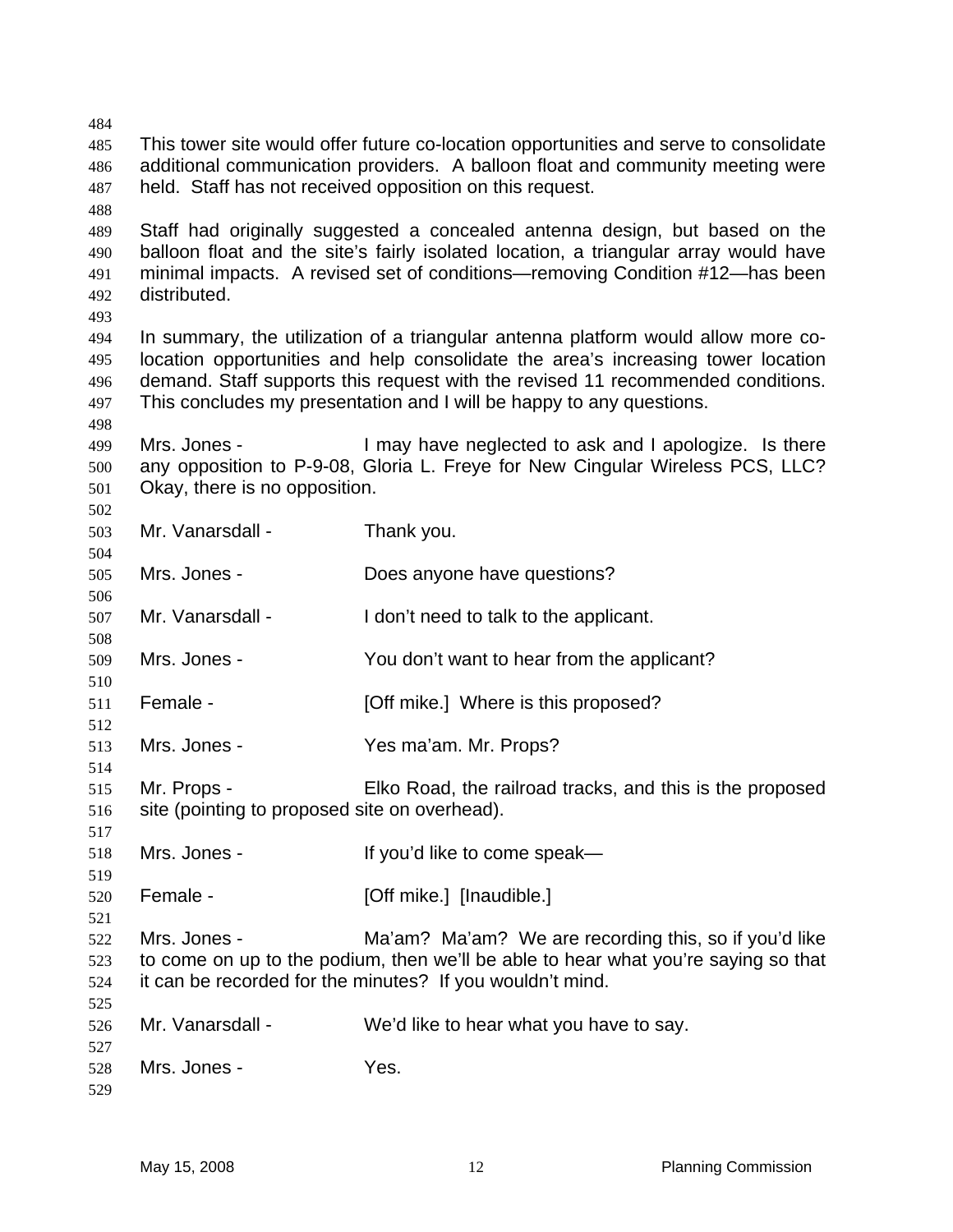Mr. Branin - Ma'am, if you could also state your name for the record. Ms. Taylor - My name is Crystal Taylor. I live in the Varina area. I just wanted to know where the location of this tower was going to be. It seems to be a high tower and I want to know why does it have to be so high and what is it going to accomplish. It's saying also that it's going to have a residential—This is what I'm reading into, that it's going to have residential where they are building, I guess, homes for people. What's the tower for? Mrs. Jones - This is a cell tower. Mr. Vanarsdall - This is a cell tower for cell telephones. It's a communications tower. Ms. Taylor - For cell phones. Mr. Vanarsdall - We'll be glad to have Ms. Freye, who is representing the company, come down and explain it to you— Ms. Taylor - Chay. Mr. Vanarsdall - — — — so you can understand it more. Ms. Taylor - is this near Williamsburg Road? Mr. Vanarsdall - Down at the Elko track. Male - [Off mike.] [Inaudible.] Ms. Taylor - Okay. That's all I wanted to know. Thank you. Mr. Vanarsdall - She'll be glad to talk to you about it, if you want more information on it. Ms. Taylor - No, thank you very much. Mr. Vanarsdall - Thank you, Ms. Taylor. Anybody else? Mrs. Jones - Mr. Vanarsdall, do you want the applicant to answer anything in reference to that? Mr. Vanarsdall - Well, she said she didn't need it. Mrs. Jones - Chay. All right. Are there other questions from the Commission?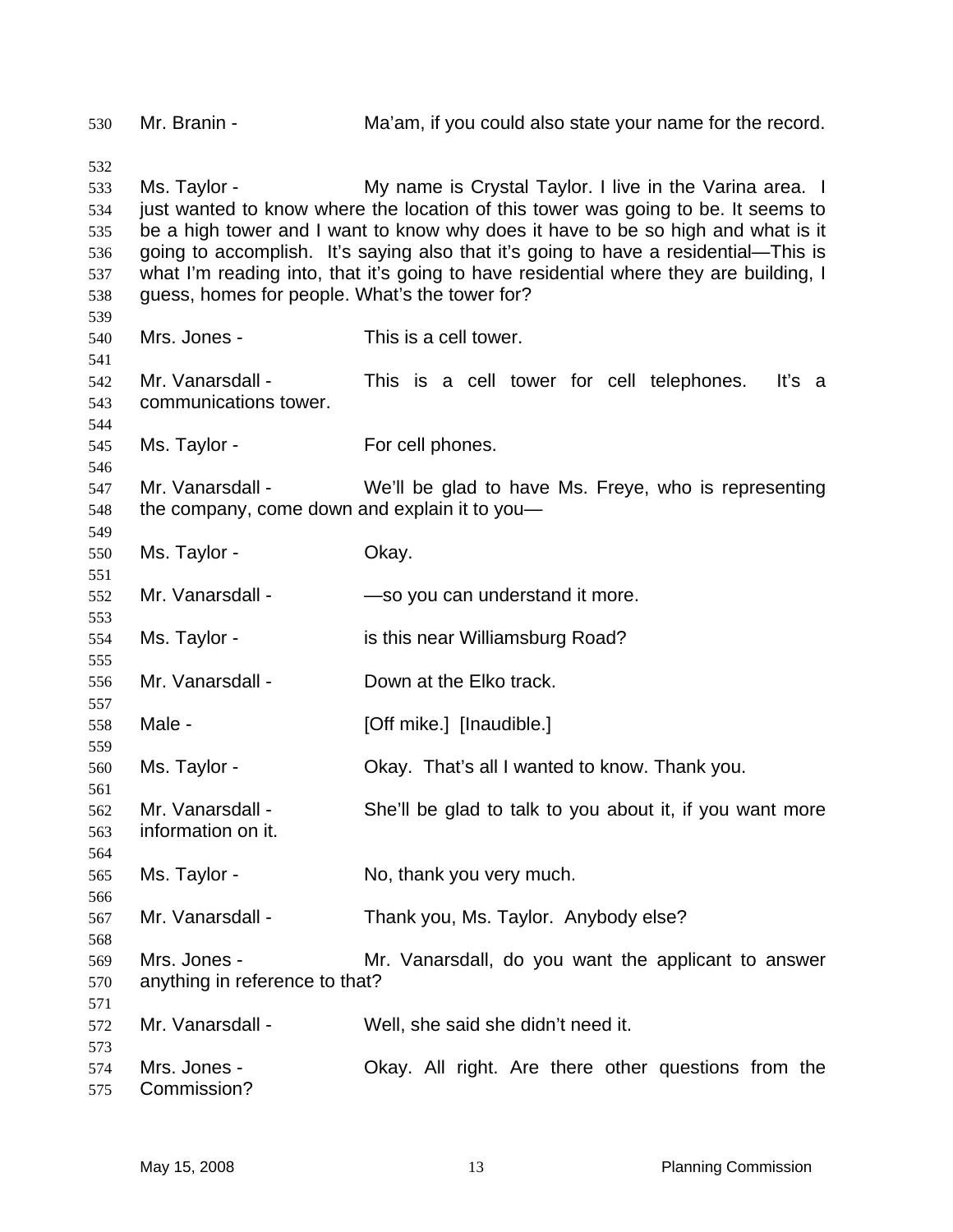576 577 578 579 580 581 582 583 584 585 586 587 Mr. Vanarsdall - With that, I recommend P-9-08, Gloria L. Freye for New Cingular Wireless PCS, LLC, be sent to the Board of Supervisors for approval, deleting Condition #12. Mr. Branin - Second. Mrs. Jones - **Motion by Mr. Vanarsdall, seconded by Mr. Branin. All** in favor say aye. All opposed say no. The ayes have it; the motion carries. **REASON:** Acting on a motion by Mr. Vanarsdall, seconded by Mr. Branin, the Planning Commission voted 4-0 (one absent, one abstention) to recommend the Board of Supervisors **grant** the request because it would provide added services to the community and the conditions should minimize the potential impacts on surrounding land uses. 588 589 590 591 592 593 594 595 596 597 598 599 600 601 602 603 Mr. Branin - Ms. Taylor, the tower was recommended for approval. It will now go from us to the Board of Supervisors next month. At which time, it will either be approved, denied, or deferred. If the Supervisors find there is a problem that needs to be worked through as were the earlier cell tower cases. If you could get your name to any of those people over there (Planning staff) so they can make sure you're updated on the other towers that you were interested in. Cell towers a lot of times do get deferred over and over again while they're working issues out. If that's the case, you won't have to drive over and then find out that it's deferred, we'll keep you updated. Okay? Ms. Taylor - **[Off mike.]** Thank you. 604 *Deferred from the March 13, 2008 Meeting* 605 606 607 608 609 610 611 612 613 614 615 616 617 618 619 620 **C-2C-08 Kim B. Kacani for HHHunt Corporation**: Request to conditionally rezone from A-1 Agricultural District to R-3C One-Family Residence District (Conditional) and RTHC Residential Townhouse District (Conditional), Parcel, 734-781-9430, containing approximately 77.55 acres (R-3C 53.59; RTHC 23.96), located along the north line of Pouncey Tract Road (State Route 271), the northwest boundary of the County at the Henrico/Goochland County lines, west of Collinstone at Wyndham and Collinstone Manor at Wyndham subdivisions and north of Bradford Landing at Wyndham and Bradford at Wyndham subdivisions. The applicant proposes a single-family subdivision and detached condominiums with a maximum of 193 units, and equivalent density 2.49 gross units per acre. The R-3 District allows a minimum lot size of 11,000 square feet and a maximum gross density of 3.96 units per acre. The maximum density allowed in the RTH District is nine (9) units per acre. The uses will be controlled by zoning ordinance regulations and proffered conditions. The Land Use Plan recommends Suburban Residential 2, 2.4 to 3.4 units net density per acre, Environmental Protection Area, and Rural Residential, not to exceed 1.0 unit net density per acre.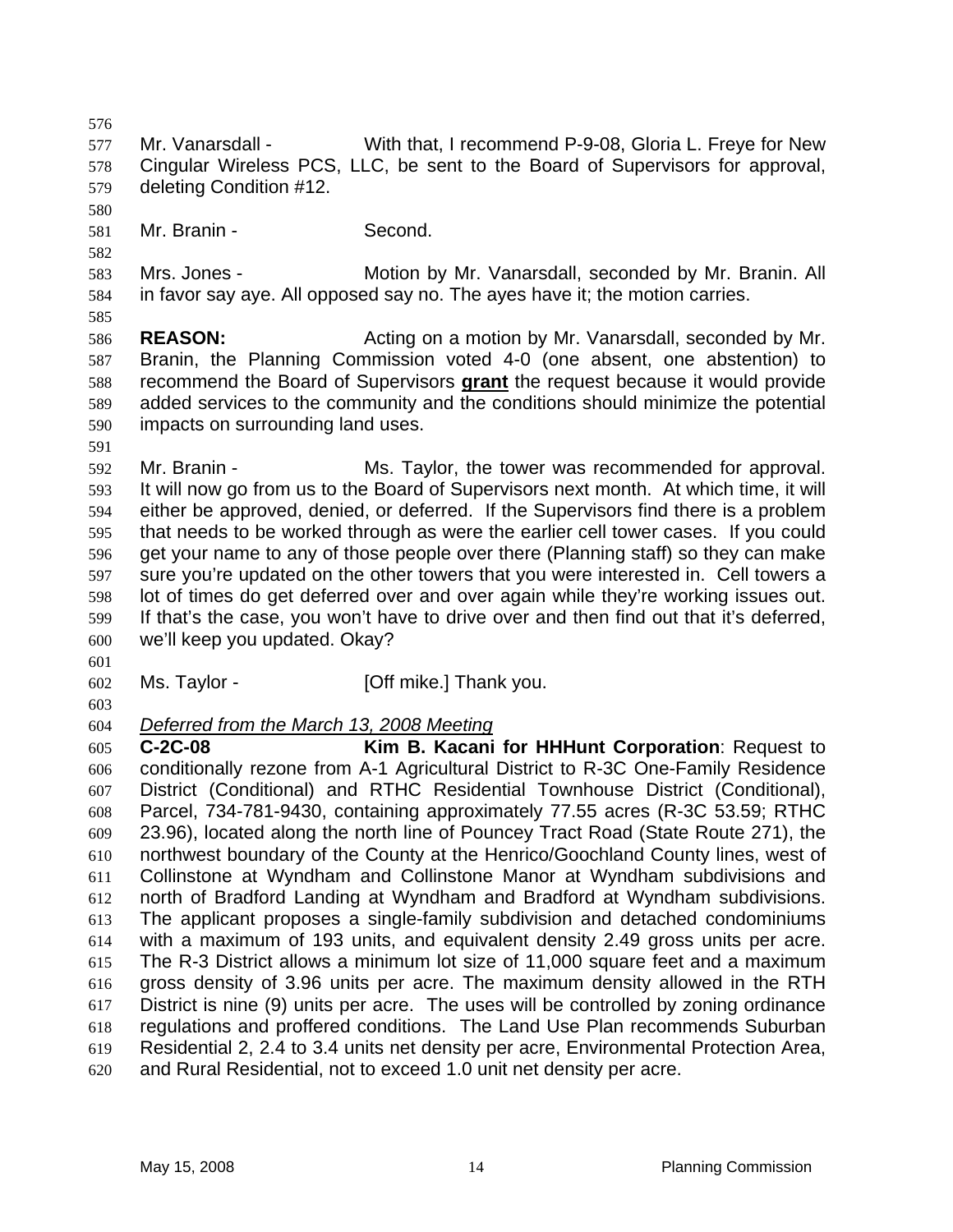623 624 625 626 627 628 629 630 631 632 Mrs. Jones - Is there any opposition to C-2C-08, Kim B. Kacani for HHHunt Corporation? There is opposition. Has someone been selected as a spokesperson for your group? Okay. We'll go over the specifics of the rules of discussion when there is opposition, but I would encourage you to make sure that when you do speak, that you make points that haven't been made before so that everything that you'd like to bring forward has time to be presented. I also would like to ask if there are folks in the audience in support of this case. Have you all selected someone to be a spokesperson for your group? Okay. You all will have your opportunity to speak. Mr. Humphreys will present the case. Should we review now or later the rules of opposition.

633

622

634 635 636 637 638 639 Mr. Emerson - We should probably review them now, Madam Chairman. The Planning Commission does have rules that govern public hearings. Essentially, the applicant is allowed 10 minutes to present the request and time may be reserved for responses to testimony. Opposition is allowed 10 minutes to present its concerns. Commission questions do not count into the time limits and the Commission may waive the limits for either party at its discretion.

641

642 Mrs. Jones - Thank you.

643

644 Mr. Humphreys - Thank you, Mrs. Chairman.

645

646 647 648 649 As stated, this request is to rezone approximately 77.55 acres from A-1 to R-3 One-Family Residence District (Conditional) and RTHC Residential Townhouse District (Conditional) to permit the construction of up to 193 single-family lots and detached condominium dwellings.

650

651 652 653 654 655 656 The 2010 Land Use Plan designates the majority of the site Suburban Residential 2, with a recommended density range of 2.4 to 3.4 units per acre. Smaller portions of the site are designated Rural Residential (not exceeding one unit per acre) and Environmental Protection Area. The area designated Rural Residential would accommodate access to the proposed subdivision. The conceptual plan does not show any proposed lots on this area.

657

658 659 660 661 662 The applicant has proffered a maximum of 193 units, resulting in a density of approximately 2.49 units per acre. This would include a maximum of 97 units on the R-3C portion of the property and a maximum of 96 units on the proposed RTHC zoned portion of the property. This density is consistent with the 2010 Land Use Plan's SR-2 recommendation.

663

664 665 666 667 In response to staff's concerns, the applicant has submitted revised proffers dated May 6, 2008, which have just been handed out to you. The applicant has submitted and proffered a conceptual plan and an entrance feature design. The revised proffers differ from the proffers in your staff reports in the following ways: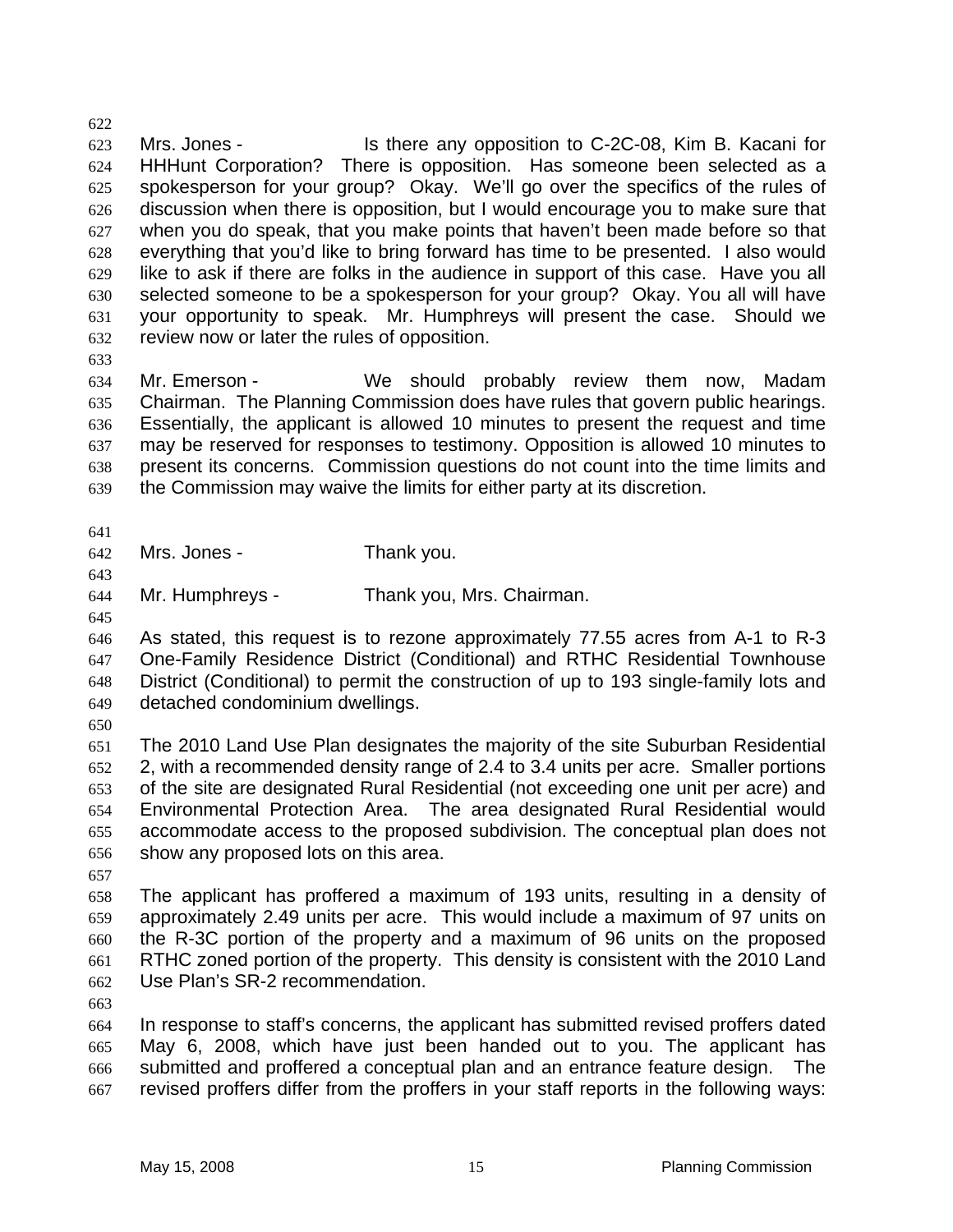some minor typographical errors have been corrected; in addition to the previous limits placed on construction hours, no exterior construction would be permitted on Sundays; an addition to Proffer #13 states there would be no direct vehicular access to Collinstone or Collinstone Manor; a new proffer, Proffer #14, states a pedestrian access way as shown on the conceptual plan would be provided; the minimum house sizes in neighborhoods A, B, and C have been increased to 2500, 2700, and 1750 square feet respectively; a vegetative screening would be added at the end of the most southeastern cul-de-sac; and all units in Neighborhood C would have a two-car garage, except for those originally constructed as models. 668 669 670 671 672 673 674 675 676 678 679 680 681 682 683 684 685 686 687 688 689 690 691 692 693 694 696 697 698 699 700 701 702 703 704 705 706 707 708 709 710 711 712 713 The case is consistent with the land use recommendations in the Comprehensive Plan, would be a logical extension of single-family uses established in the area, and is consistent with other quality developments recently approved in the County. Staff supports this request. This concludes my presentation and I'll be happy to take any questions. Mrs. Jones - The Are there questions for Mr. Humphreys from the Commission? No questions? Mr. Branin, I see you probably would like to have some folks come forward? Mr. Branin - Yes ma'am. If I may, I'd like to have the applicant speak, and opposition followed by people in favor. Then, if the attorney chooses to, his rebuttal time. Mrs. Jones - **Mr. Rothenberg, are you going to reserve rebuttal time?** Mr. Rothenberg - Yes ma'am. I'd like to reserve three minutes. Mrs. Jones - Ckay, thank you. Mr. Rothenberg - Madam Chairman, ladies and gentlemen, my name is Chuck Rothenberg here on behalf of HHHunt, the developer of the award-winning community of Wyndham. This is a request to rezone approximately 77 acres of land adjacent to the northwestern tip of Wyndham, bordered by Goochland County in the west and Hanover County on the north. The request is to rezone from A-1 (Agricultural) to a combination of RTH for 96 empty-nester detached condominiums and 97 singlefamily homes. The request is consistent with the R-4 and R-3 zoning adjacent to the west and south, as well as with the 2010 Land Use Plan. That plan suggests an appropriate density of up to 3.4 units per acre, which would result in approximately 263 units. Our request is for up to 193 units, resulting in a net density of 2.49 units per acre.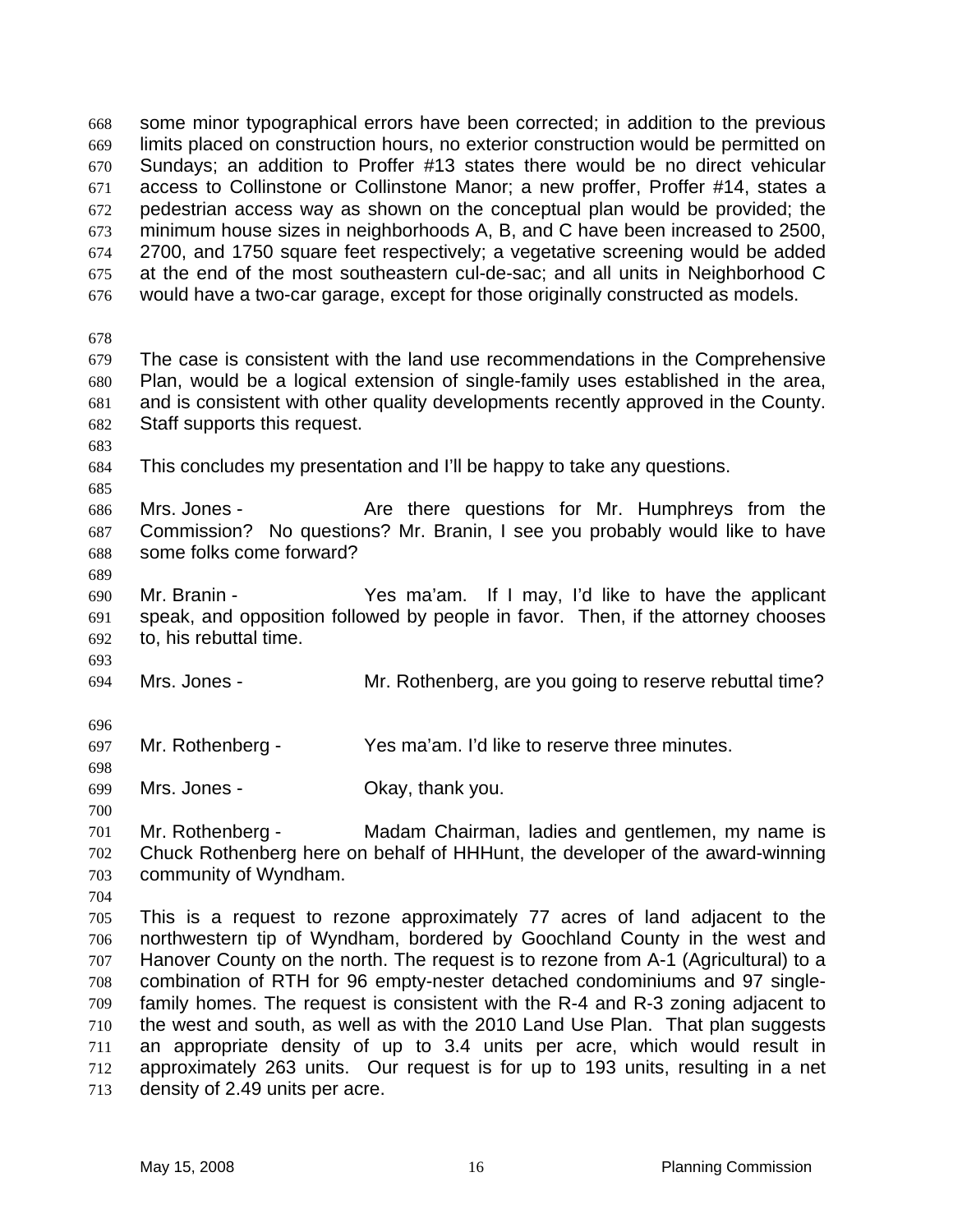715 716 717 718 719 720 721 722 723 The plan and proffers before you this evening are a result of months of work and dialogue with representatives of the Wyndham Foundation Board and the Taskforce appointment by it. Consistent with the Wyndham Taskforce's request, the new plan shows three distinct neighborhoods—Neighborhood A with 64 units, Neighborhood B with 33 homes, and Neighborhood C with up to 96 detached condominiums. The new plan increases the minimum lot width from 80 to 85, eliminates long rows of lots, provides walking trails to Collinstone Manor, and incorporates a cul-de-sac design creating fewer lots along the border with Bradford Landing.

724

714

725 726 727 728 729 730 731 732 733 734 735 736 737 738 739 We have significantly increased the minimum finished floor areas from the initial submittal. Neighborhood A, adjacent to Bradford Landing, has a minimum finished floor area of 2500 square feet; Neighborhood B, a minimum finished floor area of 2700 square feet; and the detached condominiums, a minimum of 1750 square feet of finished space. By letter to the Foundation's Board, HHHunt has agreed to allow Wyndham residents to purchase the single-family lots prior to opening sales to builders. In response to concerns about impacts on amenities, HHHunt has agreed to pay a lump-sum payment of \$250,000 for additional amenities, which we believe will be used to construct an additional pool at the Swim and Racquet Club. HHHunt has also agreed to contribute \$500 rather than the current \$400 as a capital contribution per home to the Foundation. Inclusion of the empty-nester detached condominium product was the idea of the Task Force. It has the effect of increasing home style choices; reducing peak-hour traffic overall, in particular on Lynwood Drive; reducing the impact on schools; and reducing the impact on use of amenities.

740

741 742 743 744 Our proffered conditions can form various design elements with the extensive design guidelines and the quality evident throughout Wyndham. Hours of construction have been restricted from 7:00 a.m. to 7:00 p.m., Monday through Saturday, and construction traffic has been prohibited on Lynwood Drive.

745

746 747 748 749 In addition to the cap on homes and increased lot widths, we have also proffered a two-car garage minimum, street tree planting, and sodding and irrigation of front and side corner yards. The detached condominiums are also required to have at least a two-car garage.

750

751 752 753 754 755 756 757 758 There has been much discussion relating to schools. The original single-family plan would have produced 122 students, while the amended plan is expected to produce about 85 students according to data provided by Henrico County Schools. For your information, there is a new middle school at Nuckols Road and Concourse Boulevard that plans to open in the fall of 2010, a new high school on Staples Mill Road opening in the fall of 2010, and a new elementary school planned at Pouncey Tract Road and Quarry Hill Lane estimated to open in the fall of 2011.

759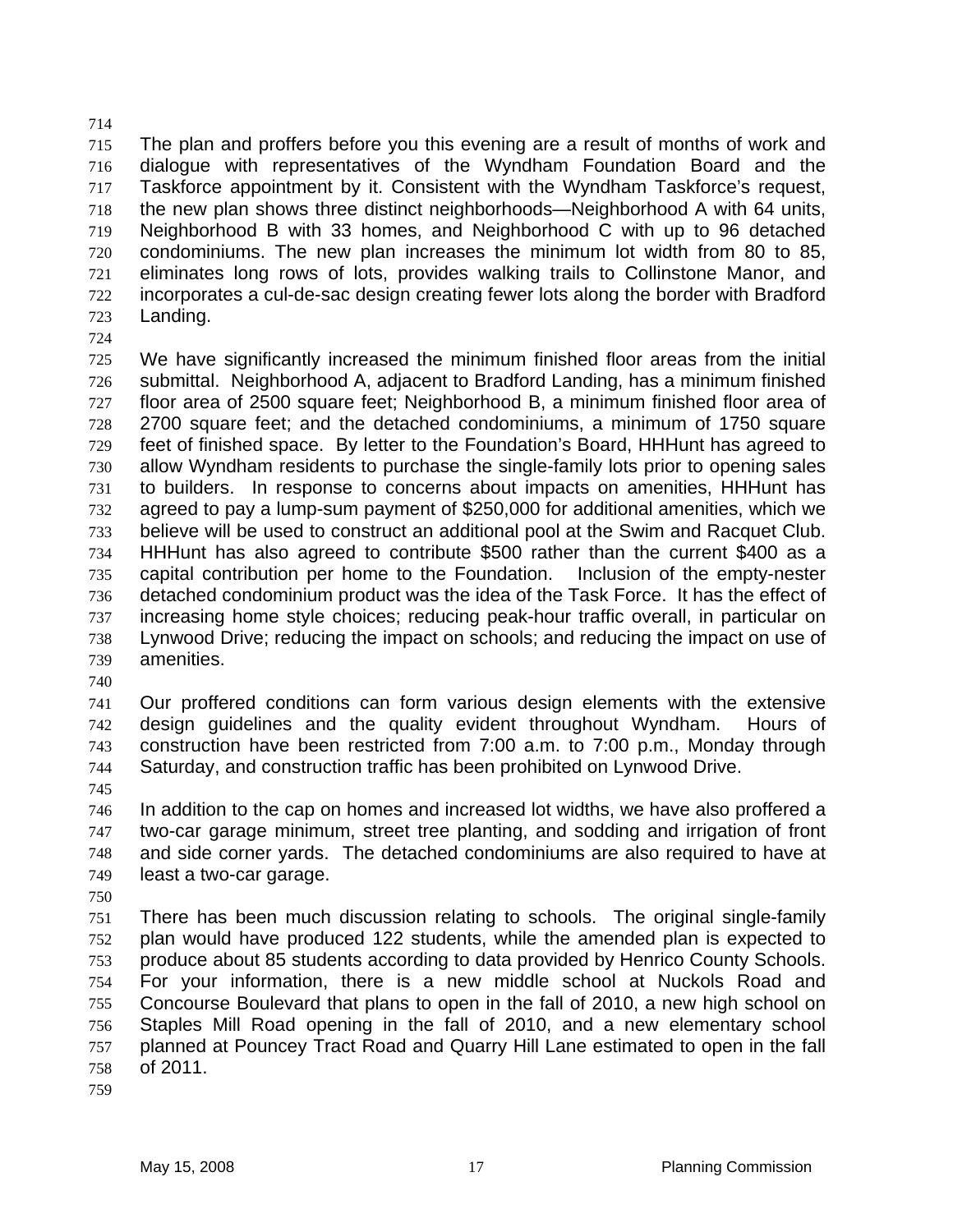Perhaps the issue most discussed has been traffic. The new plan containing the empty-nester condos will result in fewer school-related trips on Lynwood Drive, less peak-hour traffic, and less amenity traffic on Lynwood Drive. Lynwood Drive has been shown as a stub road with a potential connection to the Cosby Property. Since the subdivision was recorded in December of 1997, we provided the County with a detailed traffic impact analysis, and both our consultant and the County's traffic engineer has confirmed the adequacy of the local road network. Additional traffic related proffers include prohibiting construction traffic on Lynwood Drive; installing speed humps on Lynwood Drive at the request of residents and subject to the approval by the County; and no connection to Lynwood Drive until after Certificates of Occupancy have been issued for 50 homes. Our amenities include a passive parking area and a pedestrian trail connecting to Collinstone Manor, in addition to the financial contributions previously stated. 760 761 762 763 764 765 766 767 768 769 770 771 772

774

775 776 777 778 779 780 It would be our hope that street and subdivision construction might begin in the spring of 2009, with the first home construction beginning in the fall of 2009. The first homes could be completed as early as spring of 2010, with the new Middle and High Schools scheduled to be opened that same fall. The following fall, the new elementary school is scheduled to be opened, and we believe that the community could be completely constructed in the 2014 to 2015 timeframe.

781

782 783 784 785 786 787 We have met with the Task Force and community on numerous occasions and are pleased to have the support of the Wyndham Foundation and its Task Force. It is appropriate for the parcel to be developed by Hunt consistent with the high standards set by Wyndham, and for it to be a part of Wyndham. I respectfully request that you recommend approval to the Board. I'm happy to answer any questions.

788

790

794

796

789 Mrs. Jones - Thank you. Are there questions for Mr. Rothenberg?

791 792 793 Mr. Branin - I have several, but I think I'd like to move on and when he comes back for the rebuttal, I'll put my questions in with the other people in the room.

795 Mrs. Jones - Ckay. All right, thank you.

797 798 Mr. Emerson - Mr. Rothenberg, you do have five minutes left, if you'd like to reserve that.

799

800 801 Mrs. Jones - What I'd like to do is to ask those who are in opposition, the spokespeople for you all, to come on down. I'm sorry?

- 802 803 Mr. Rothenberg - I believe there's a representative from the Wyndham Foundation here who would like to speak in favor.
- 804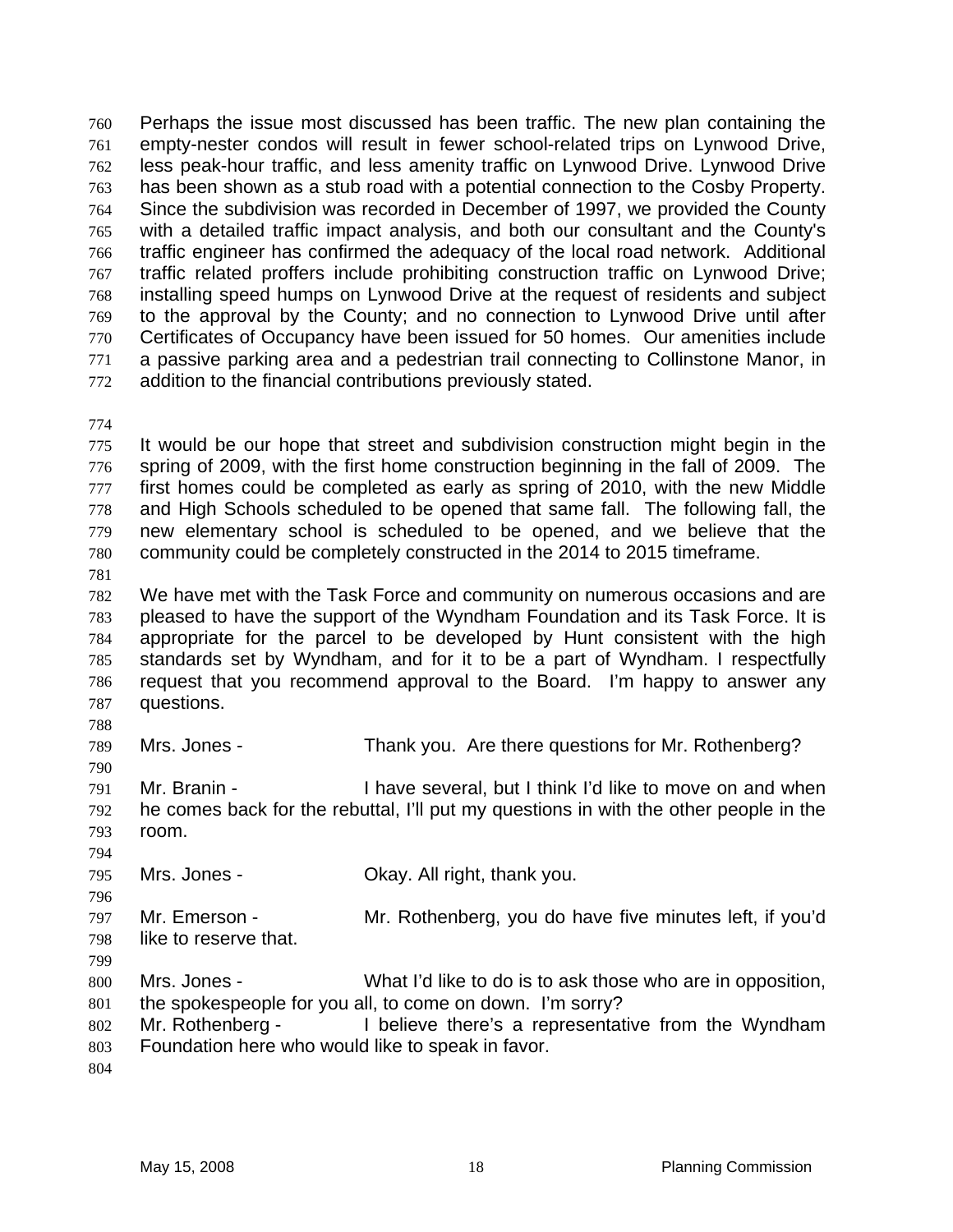Mrs. Jones - The Commissioner has asked that the opposition be heard and then the support. Those who are going to speak might want to come on forward. All you need to do is to come to podium one-by-one and just state your name for the record. Keep in mind that your combined time is 10 minutes total. 805 806 807 808 809

811 812 813 814 815 816 817 Mr. Berman - Good evening, my name is Dennis Berman. I'm a resident of Wyndham and I am speaking on behalf of a group of concerned residents who also live in Wyndham. First, I want to thank you all for allowing us to speak tonight. I'm going to keep my presentation short so I can yield to the other people that are speaking on this. They're passing out the materials right now that are going to be on the screen as well, in case I speak so fast you can't hear what I'm saying.

818

810

819 820 821 822 823 The reason why I'm here tonight is that we've already held three public forums, the County has attended those, and we just have failed to resolve some of the major issues that I'm going to go over tonight. It's the health, safety, and welfare of Wyndham that we're talking about. Until they're resolved, we will recommend that it is at least deferred.

824

825 826 827 828 Let me go through these slides. I'm not used to this setup here, but I'll do my best. These are the five reasons why we're recommending deferral. They're basically centered around traffic and safety, the density, the infrastructure, drainage, and our amenities. I'm going to go into each of them quickly.

829

830 831 832 833 834 835 836 837 838 839 840 841 842 For traffic safety—I'm going to show a pictorial in a minute. Lynwood Drive, there's no other road like it in Wyndham that is proposed to support 279 homes, the traffic to and from them. It's just going to put a lot of cars on this street. Here's the picture right here. This is HHHunt's own map. This is Lynwood and this is proposed property. This shows existing homes in Bradford Landing. This is how thin Lynwood Drive is compared to this boulevard entrance for Bradford. You're asking this little road right here, which is already a blind intersection at points; it's a dangerous intersection already and you're going to dump a bunch more cars on there where kids play. There are no sidewalks. This is a picture of it, to make it real for you all. In the background is the proposed property, where all those trees are right now, at least for the time being. That's what the traffic will look like. These are the people who live in that area. These are the people who are going to be directly impacted.

843

844 845 846 847 The next item is the density. Again, we worked with HHHunt during these various meetings and asked them to come back with a conceptual plan. One of the first ones had 160 homes. We told them that we wanted the number closer to 145 to be Wyndham-like. They came back with 193 instead.

848 849 850 This is the money slide. Those three columns represent the three neighborhoods that HHHunt has been asked to model—the first Bradford, the next one Cherry Hill, the next one Club Commons. The top row is if you walked around these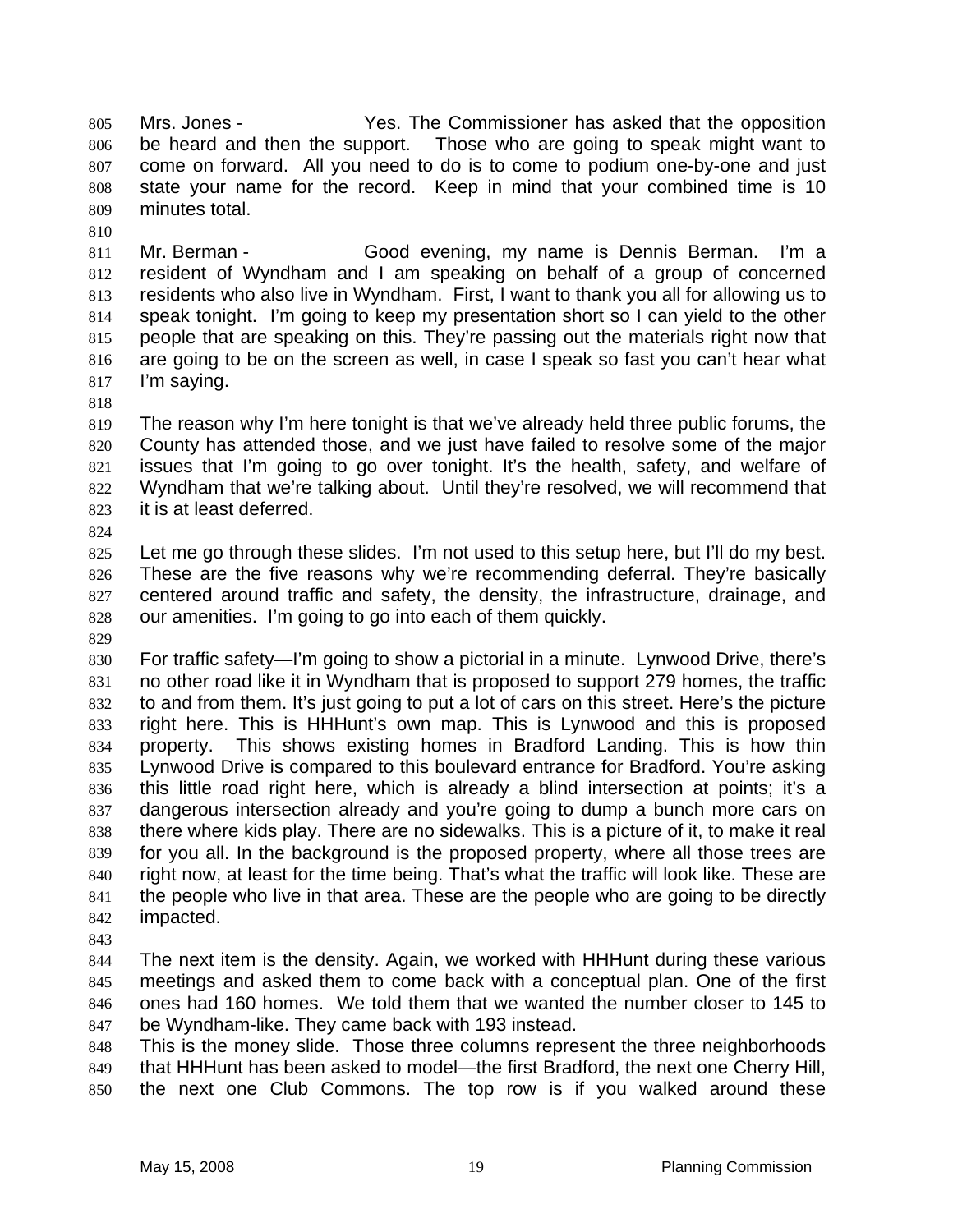neighborhoods. This would be the minimum square footage—3000, 4500, 3200 that you'd observe. The minimum. Many are much bigger than that. Down below is the proffered, the current updated proffered—2500, 2700, and 1750. Some of them are almost half the size of the homes that are in the communities that they're supposed to be modeling. Again, this is not Wyndham-like. 851 852 853 854 855

857

858 859 860 861 862 This is an example of sticking 161 average-sized homes and lots. I didn't even have room to stick the streets and you have houses already in the area that you're supposed to enter in off Pouncey Tract. No green space. Went over all the wetlands. I could barely fit 161 homes in there and they want to put 193. Again, this is not Wyndham-like.

863

864 865 866 867 The third item is infrastructure. I won't spend too much time on it, but the County has approved a lot of new neighborhoods. There is going to be a ton of traffic on Pouncey Tract and Nuckols, and we just want to make sure the infrastructure is in place when it's needed.

868

869 870 871 872 873 874 875 876 877 878 879 880 Finally, drainage. It's going to rain tonight. I ask any of you all to come in our neighborhood and you will find standing water everywhere. It's because it was never resolved over the last dozen years after HHHunt developed Wyndham. They're asking to develop another section of Wyndham. We're concerned about drainage there because it's in a floodplain. It's a 100-year floodplain. When that floodplain floods—and it will, as it has over in the other counties—who is going to be there to clean it up? It won't be HHHunt; it'll be the homeowners. I have neighbors who have spent a ton of money replacing fallen trees and damaged basements, for those who have basements. We're concerned about the drainage. Here are some pictures. That yardstick, if you can see it, is measuring almost five inches of water after a rain. As you can see, the sun was out when these pictures were taken. This is just a small sample of some of the flooding that already exists.

882

883 884 885 886 887 888 Finally, the Wyndham amenities. We believe there is no clear designation that the new people coming into these neighborhoods will be allowed to use our amenities. Because it's not clear, we're concerned that people may take action against us for not allowing them to use the amenities. So, we want time to have a vote in our neighborhood. Not the Board, but the neighborhood reps need to vote to state that they're allowed to use our amenities.

889

892

894

890 891 Now I'm going to introduce Blaine Garrett. Blaine's going to speak to what we recommend and then we'll conclude. Thank you.

893 Mrs. Jones - Thank you.

| 895 | Mr. Vanarsdall - | Thank you. |
|-----|------------------|------------|
|     |                  |            |

896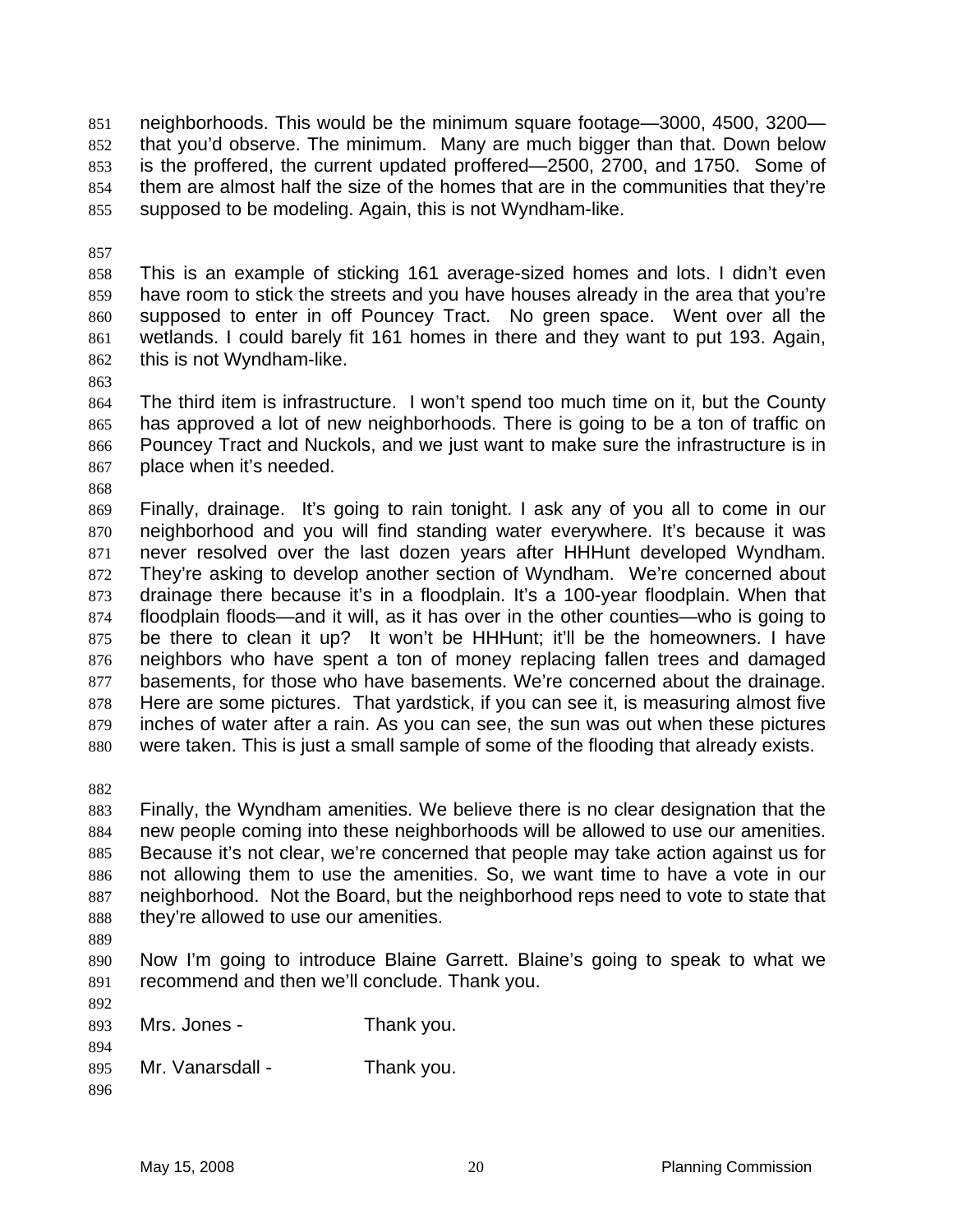Mr. Garrett - **Madam Chair, Commission, thank you.** I'm Blaine Garrett. I live at 12413 Duncannon Place in Bradford of Wyndham. The traffic concerns Dennis spoke of, we request that upon the issuance of the 51<sup>st</sup> Certificate of Occupancy that HHHunt install four-way stop signs at the intersection of Lynwood Drive and Bradford Landing Drive, and three-way stop signs at the intersection of Lynwood Drive Extension as it intersects the first road crossing within the proposed neighborhood. 897 898 899 900 901 902 903

904

905 906 907 908 909 As far as the density, we request that the proffers be amended in keeping with the integrity of Wyndam as currently exists to include the following dwelling minimum square footage requirements: Neighborhood A, not less then 3000 square feet; Neighborhood B, not less than 4500 square feet; Neighborhood C, not less than 3200 square feet, the Bradford, Cherry Hill, and Club Commons respectively.

911

912 913 914 915 916 Proffered references to The Greens at Wyndham and Kelston Green should be deleted. Neighborhoods A and B shall be amended to require that they do not exceed 82 units. Neighborhood C will not exceed 62 units and shall also be agerestricted.

917 918 Strained infrastructure. We encourage the County to support the health and safety and welfare of our residents in advance of these re-zonings.

919

920 921 Improper drainage. We request that Hunt proffer all wetlands and floodplains as they currently exist as C-1 Conservation.

922

923 924 925 926 927 Regarding concerns of the marketability of their project, we request that HHHunt proffer the subject property to designate common areas for the construction of a amenities including, but not limited to a pool, clubhouse, and playgrounds unless HHHunt has reached and executed a binding agreement with Wyndham for utilization of the existing amenities prior to commencement of construction.

928

929 930 931 932 933 934 Staff mentioned garages. We also recommend that HHHunt proffer the high percentages of the garages in Neighborhoods A and B will be constructed with side or rear entry. In regards to construction itself, we also recommend a proffered condition to the effect that if the construction does not occur on cleared lots in a reasonable amount of time, such lots shall be seeded over. I believe there was a similar case with the townhouses at Twin Hickory.

935

936 937 Everyone here that agrees with this proposal and support it, I would like for them to raise their hands in show of support.

938

939 940 941 942 We've seen changes with HHHunt's proposal since our last town hall meetings. If these requests are not acceptable, we would like for this matter to be deferred until Hunt has explored a more reasonable proposal such as 100% RTHC maintenance free.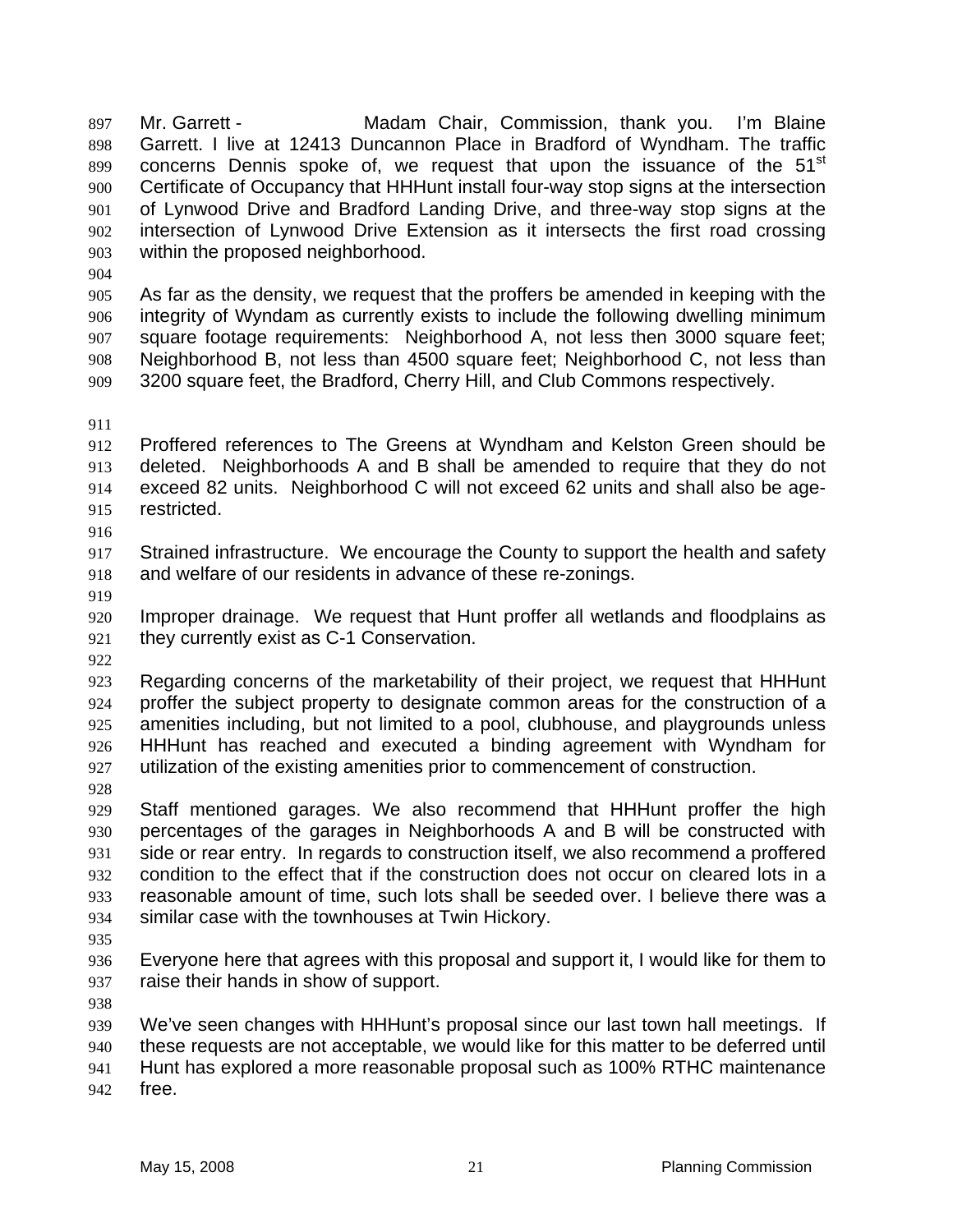| 944<br>945<br>946 | allows.                                                                           | Thank you very much. I believe we may have a couple other people, if time                                                                                                |
|-------------------|-----------------------------------------------------------------------------------|--------------------------------------------------------------------------------------------------------------------------------------------------------------------------|
| 947               | Mrs. Jones -                                                                      | That will be fine. Thank you, Mr. Garrett.                                                                                                                               |
| 948               |                                                                                   |                                                                                                                                                                          |
| 949               | Mr. Vanarsdall -                                                                  | Thank you.                                                                                                                                                               |
| 950               |                                                                                   |                                                                                                                                                                          |
| 951               | Ms. Mitscherlich -                                                                | My name is Karen Mitscherlich and I live in one of the                                                                                                                   |
| 952               | neighborhoods in Wyndham.                                                         |                                                                                                                                                                          |
| 953               |                                                                                   |                                                                                                                                                                          |
| 954               | Mrs. Jones -                                                                      | Excuse me. You have about two minutes, just to let you                                                                                                                   |
| 955               | know.                                                                             |                                                                                                                                                                          |
| 956               |                                                                                   |                                                                                                                                                                          |
| 957               | Ms. Mitscherlich -                                                                | Okay. My concerns are more broad than just affecting                                                                                                                     |
| 958               |                                                                                   | Wyndham. I'm concerned about the changes to the floodplain that affect multiple                                                                                          |
| 959               |                                                                                   | areas up and down the Chickahominy River. Basically, changes to the floodplain,<br>homes that were not built in the floodplain are now going to be in the floodplain and |
| 960<br>961        |                                                                                   | all the damage and devastation that those homeowners will face when it does flood                                                                                        |
| 962               |                                                                                   | again. Changing the designation on paper doesn't change whether or not the                                                                                               |
| 963               |                                                                                   | water will flow through the homes when it does flood. I'm also concerned about                                                                                           |
| 964               |                                                                                   | additions to the Pouncey Tract volume of traffic, particularly at the intersection of                                                                                    |
| 965               | Broad, Pouncey Tract and Pump Roads, currently the busiest intersection in all of |                                                                                                                                                                          |
| 966               |                                                                                   | Henrico County. This intersection is the only access that this entire area that's                                                                                        |
| 967               |                                                                                   | being developed and which has more proposals and 600 homes yet to built being                                                                                            |
| 968               |                                                                                   | built along it. Currently, this is the main access to reach stores like Wal-Mart,                                                                                        |
| 969               |                                                                                   | Target, Ukrop's, Lowe's, Home Depot—all of the stores that these people will be                                                                                          |
| 970               |                                                                                   | going to. The proposed Gayton Road extension is on the other side of Short Pump                                                                                          |
| 971               |                                                                                   | down at Town Center. Currently, no one uses I-64 to reach the stores in this                                                                                             |
| 972               |                                                                                   | intersection, so it's unreasonable to expect that these people would go to the                                                                                           |
| 973               |                                                                                   | Gayton Road extension and come to this intersection that way either. I'm                                                                                                 |
| 974               |                                                                                   | concerned that it already takes multiple changes of the light to get through the                                                                                         |

976 977

975

943

978 979 I believe the best way to mitigate these issues would be to just leave the zoning as-is. Thank you.

intersection and we're just adding more and more and more homes to this area

980

981 982 983 984 Mrs. Jones - Thank you. Is there someone else who would like to come forward and voice their opposition to this case? Okay. I'd like to call forward those who would like to speak in support. Mr. Branin, is that suitable? If someone would like to speak on behalf of this project, please do.

986 987 Mr. Combs - Good evening, Madam Chairman, members of the Commission.

988

985

with no end in sight.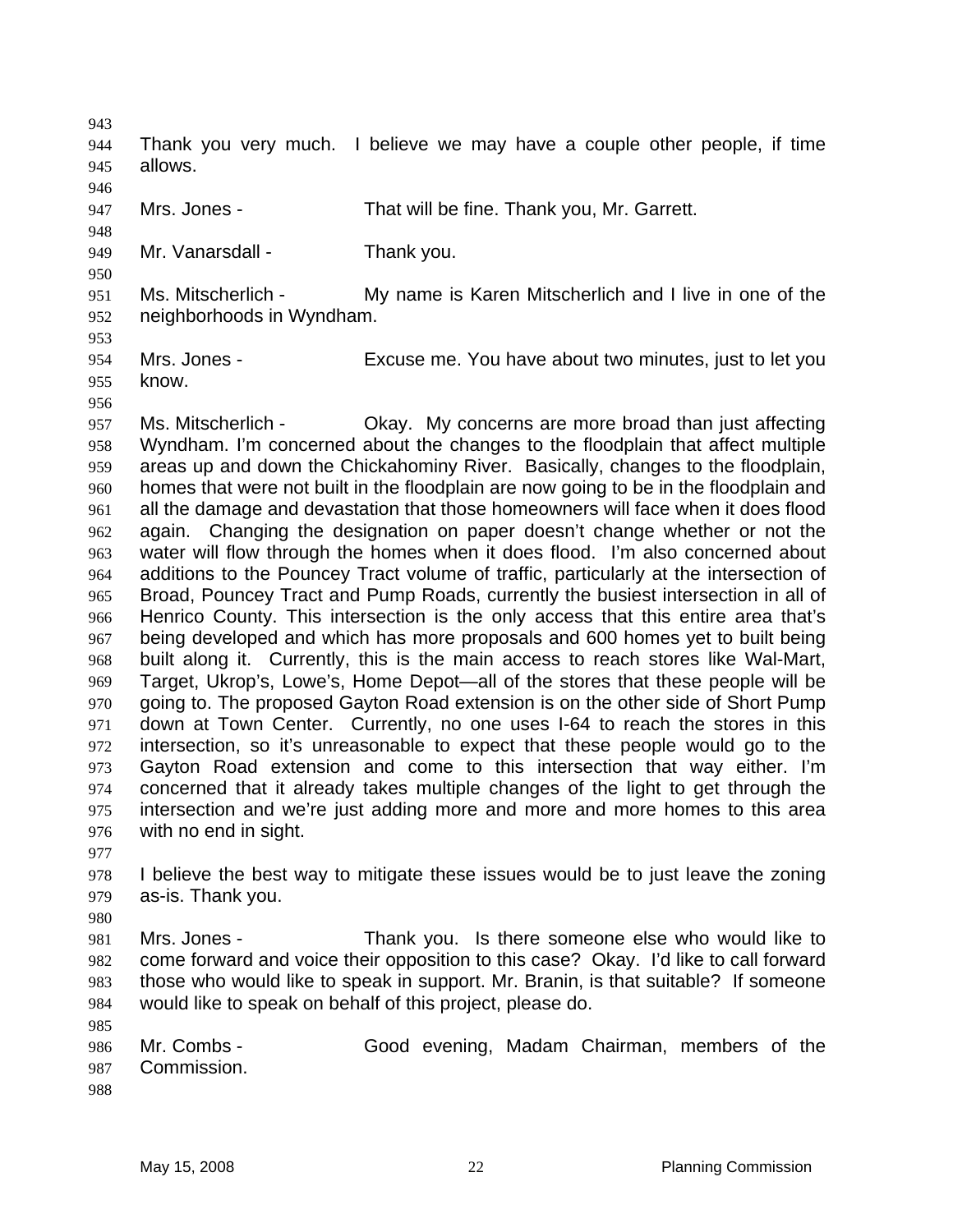989 Mrs. Jones - Good evening.

991 992 993 994 995 996 997 998 999 1000 1001 1002 1003 1004 1005 1006 1007 Mr. Combs - My name is Vincent Combs. I'm the president of the Wyndham Foundation Board of Directors. I'm here to speak in support of HHHunt's request for rezoning and development of the Cosby tract. The Board has been working for several months with County officials, HHHunt representatives, Wyndham residents, and our own Community Task Force regarding the zoning and construction of this new development. Wyndham homeowners have had an opportunity to express their concerns with the Board and the developer through a series of public town hall meetings, Wyndham Board meetings, neighborhood meetings, and personal contact with every Board member. Throughout the process, HHHunt has collaborated with us and made several modifications to the plan to address our concerns. I believe they are committed to developing a project that will be an asset to our community. While the developer has agreed to provide traffic calming mechanisms, the current traffic engineering practices have left us both unable to envision additional methods that may further calm the traffic. I respectfully request while continuing to consider this project, that you help the developer and the Foundation create additional methods that will help calm the traffic as we work together to develop this new neighborhood. Thank you.

1009

990

| ょいいノ         |                                                    |                                                                                |
|--------------|----------------------------------------------------|--------------------------------------------------------------------------------|
| 1010         | Mr. Vanarsdall -                                   | Thank you.                                                                     |
| 1011         |                                                    |                                                                                |
| 1012         | Mrs. Jones -                                       | Questions for the Mr. Combs?                                                   |
| 1013         |                                                    |                                                                                |
| 1014         | Mr. Branin -                                       | Mr. Combs, how many members are there in the                                   |
| 1015         | Association?                                       |                                                                                |
| 1016         |                                                    |                                                                                |
| 1017         | Mr. Combs -                                        | There are 1,623 houses, so you could have as many as                           |
| 1018         |                                                    | 3,000 people living there, easily. If you had an average of two homeowners per |
| 1019         | house, you're going to break 3,000 just with that. |                                                                                |
| 1020         |                                                    |                                                                                |
| 1021         | Mr. Branin -                                       | Thank you.                                                                     |
| 1022         |                                                    |                                                                                |
| 1023         | Mrs. Jones -                                       | Would you like to have the applicant come forward?                             |
| 1024         |                                                    |                                                                                |
| 1025         | Mr. Branin -                                       | The applicant, no. I would like to first ask the                               |
| 1026         | representative from Traffic to come up.            |                                                                                |
| 1027         |                                                    |                                                                                |
| 1028<br>1029 | Mr. Jennings -                                     | Good evening. I'm the Traffic Engineer, Mike Jennings,                         |
| 1030         | for Henrico County.                                |                                                                                |
| 1031         | Mr. Branin -                                       | Good evening, Mr. Jennings, how are you?                                       |
| 1032         |                                                    |                                                                                |
| 1033         | Mr. Jennings -                                     | How you are you doing, Mr. Branin?                                             |
| 1034         |                                                    |                                                                                |
|              |                                                    |                                                                                |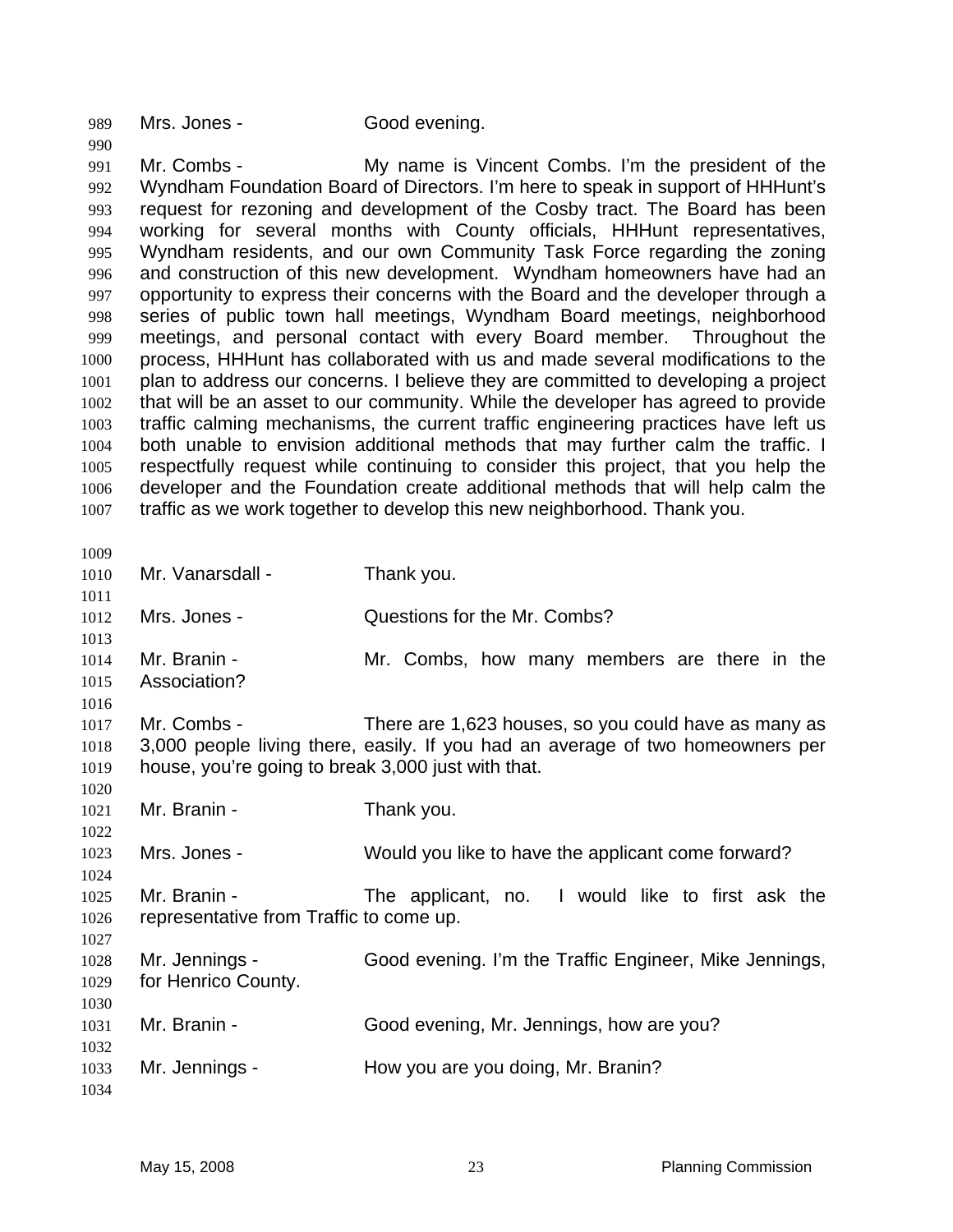Mr. Branin - We've been three times to the meetings. We have considered every aspect. You and I have tangled a couple of times on different philosophies and theories on what we could do with Lynwood. At every meeting, the people on Lynwood and the people in Bradford and the people of Wyndham say that Lynwood can't take the traffic. You are very familiar with the traffic study that was provided. You've reviewed it. I believe VDOT has now. In the last meeting, they hadn't yet reviewed it. Could you brief us on what VDOT is telling us and what you are telling us, being the County Traffic Department? 1035 1036 1037 1038 1039 1040 1041 1042

1043

1044 1045 1046 1047 1048 1049 1050 Mr. Jennings - Yes sir. Based on this development and the review by both me and VDOT, we feel that the adjacent road network can handle the traffic. The only intersection that is questionable is obviously the Pouncey Tract/Nuckols intersection, but VDOT has plans to install a traffic signal by the end of this year, which will relieve that intersection. Lynwood Drive is a standard subdivision street, which can handle the additional traffic. It's the same size street as Millstone Landing Drive. It's actually wider than Old Wyndham Drive and it's wider—

1052 1053

1054

Female - [Off mike.] [Inaudible.]

1055 1056 Mr. Jennings - It's a standard 36-foot section face-of-curb to face-ofcurb, which can handle the traffic.

1057

1058 1059 1060 Mr. Branin - Thank you. If this project does proceed forward to the Board and the Board does move forward with it, what traffic calming measures would the County recommend to the developer to put in?

1061

1064

1066

1062 1063 Mr. Jennings - Basically, your typical stop signs at intersections, not three-way and four-way. Unfortunately, they cause—

1065 Mr. Branin - Excuse me. Can you tell me why?

1067 1068 1069 1070 1071 1072 1073 Mr. Jennings - Yes sir. Three-way and four-way stops, it's our policy to not allow them in the County because they cause more confusion than help. People get used to them and say, oh, the other person's going to stop so I'll just roll through the stop sign. They cause more problems than they help. This intersection with the existing Lynwood Drive and the new neighborhood is going to be a 90-degree intersection or T-intersection, so you'd have to go slow at that intersection anyway.

1074

1075 1076 1077 1078 1079 1080 Mr. Branin - Using the screen and the little mouse that you have in front of you—If speed humps were the means that the neighborhood deems necessary, because I believe it's going to be up to the neighborhood—they're not going to go in prior to construction, but they are provided for if Bradford decides there is a problem and the County sees there's a problem and the developer will put them in. Where would the County recommend them?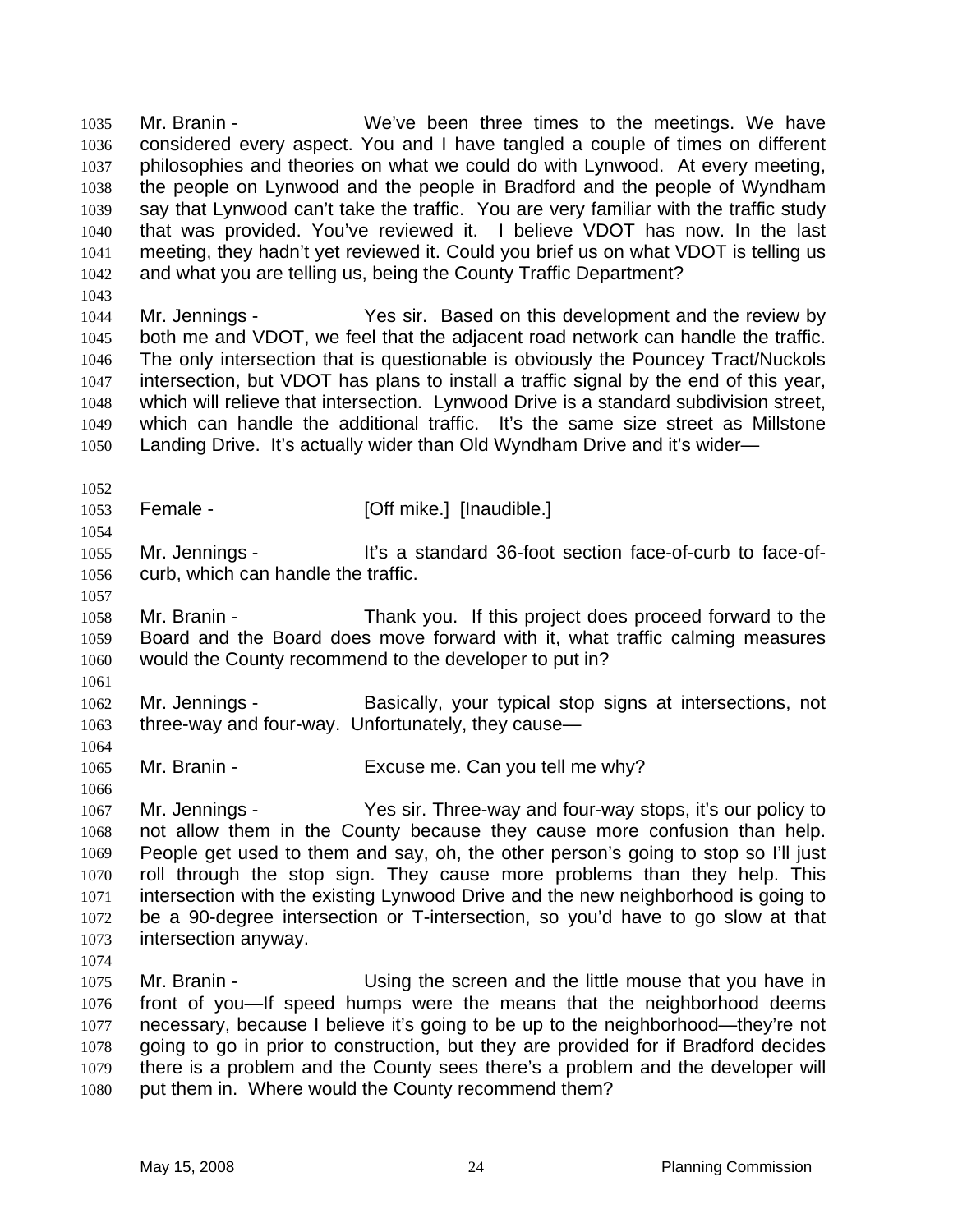1081 1082 1083 1084 1085 1086 1087 1088 1089 1090 1091 1092 1093 1094 1095 1096 1097 1098 1099 1100 1101 1102 1103 1104 1105 1106 1107 1108 1109 1110 1111 1112 1113 1114 1115 1116 1117 1118 1119 1120 1121 1122 1123 1124 1125 Mr. Jennings - The Mr. Branin, based on our standards, probably between Bradford Landing Drive and the new road up in their subdivision. We'd probably want two sets of speed humps along there. I don't know the overall length of that road, but we wouldn't put them any more than 600 feet apart. Mr. Branin - The reason for that? Mr. Jennings - If there's a speeding problem and you space them too far apart, they actually speed in between the humps, which we don't want to happen. Mr. Branin - Okay. Those are the traffic questions I had. Mrs. Jones - Is there anyone else that has questions for Mr. Jennings? I wasn't going to ask this, but I think I will. Is it possible here somehow to confirm the comparative widths of these streets that are under discussion here tonight? Mr. Jennings - I have confirmed the widths of those streets. Male and Female: [Off mike.] [Inaudible.] Mrs. Jones - Chay. Folks, this is simply a question and he's confirmed that that's the case. Mr. Jennings - Millstone Landing Drive does have sidewalks, but the actual street is the exact same width as Lynwood Drive. The only exception is the boulevard entrance right at Wyndham Lake Drive right next to the school. The rest of the street is the same width. Mrs. Jones - Thank you. Mr. Branin - There's always a method to my madness. You all still have time remaining and that's why I moved quickly so we didn't use up additional time. I figured there may be some comments. There's a reason why we're not following standard procedure. I do want you all's input and that's why I moved quickly to make sure that you guys had additional time. Mrs. Jones - Would you like to bring forward the applicant or would you like to hear more from those in opposition? Mr. Branin - The Unit of the like to hear a little more from opposition, if anyone has any comments.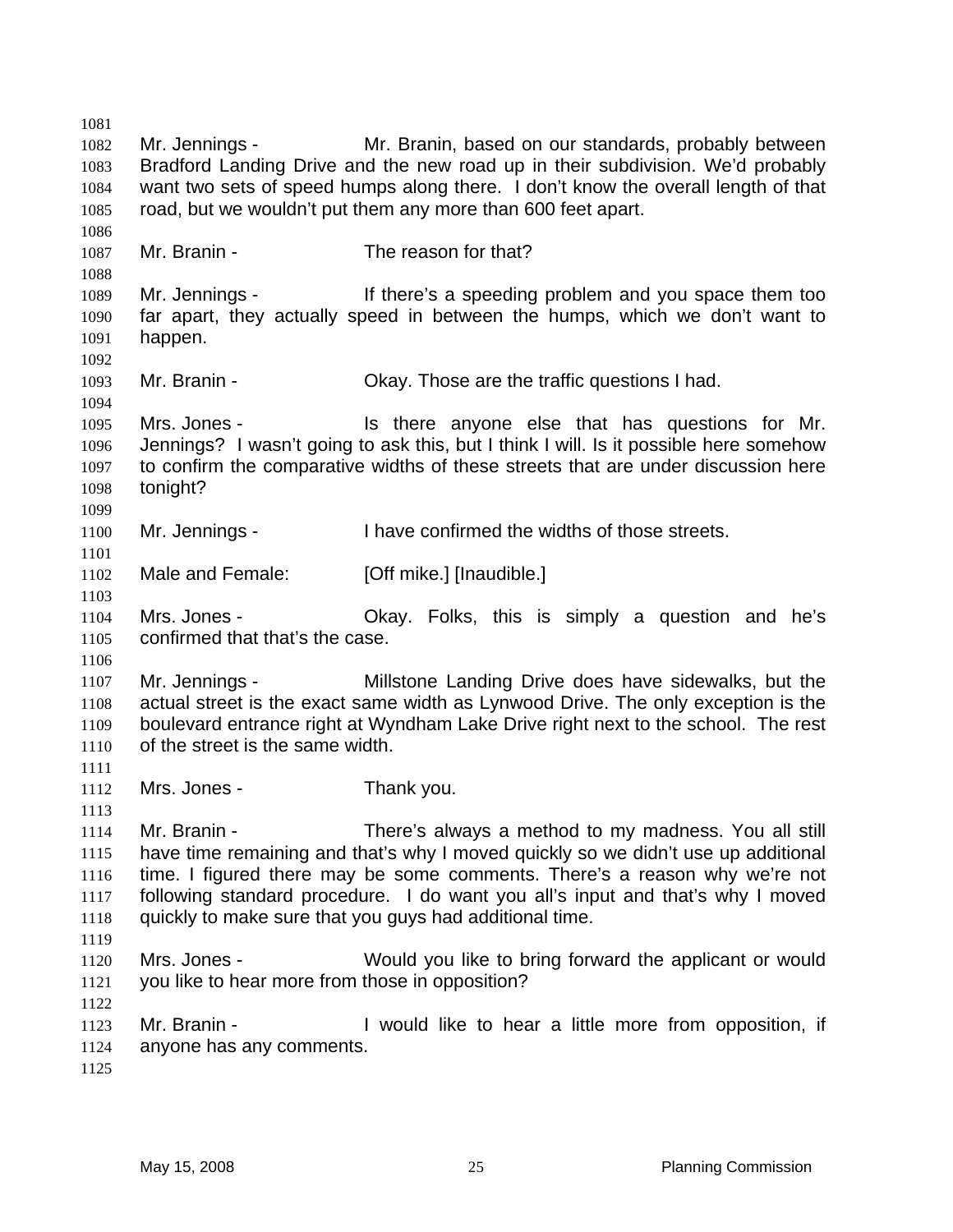Mrs. Jones - Would anyone like to come forward and continue their discussion or their concerns about this project? Please feel free; this is your time. If you'd like to, please come forward. Excuse me. Mr. Branin, should we add an additional several minutes? What would you like to do? Okay. Thank you. Go ahead. 1126 1127 1128 1129 1130

1132 1133 1134 1135 1136 1137 1138 Ms. Garrett - Janet Garrett. I live in Bradford and I have just a quick comment to share the point made about Millstone Landing and Lynwood Drive being the same width. One, they're not. Two, on Millstone Landing, there are no homes facing it directly. There are sidewalks, but there are no homes directly on that street. On Lynwood, if you look at it, you have homes right there, right on the street, no sidewalks whatsoever. There's a big difference, I think between those two roads and what they were intended to service. That's it.

- 1140 1141 Mr. Branin - Thank you. Madam Chairman, I'd be happy to hear from the applicant on their rebuttal.
- 1142 1143 1144 Mrs. Jones - The Mullish Collect is anyone else, you have a few minutes. Should we take that now? Okay. How many more minutes?

1145 1146 1147 1148 1149 1150 1151 1152 1153 1154 1155 1156 Ms. Boyd - Good evening, Board. My name is Veronica Boyd and I'm a representative of the Ivy Bend neighborhood of Wyndham. I just want to ask for a deferral of the vote for a number of reasons, one being tonight there was a school function at Shady Grove Elementary School that ran until 7:30 p.m. The Wyndham Foundation may come here saying they have the support of the full neighborhood, but the neighbors have not put this to a vote. A lot of the notifications of our neighborhood meetings came right before the meeting and the dates changed so much it was very confusing. As the neighborhood as a whole hasn't had a chance to get together collectively and put their support together or opposition, the Wyndham Board saying that they have our full support is not exactly accurate at this time. Thank you.

1157

1159

1131

1139

1158 Mrs. Jones - Thank you.

1160 1161 1162 1163 1164 Mr. Vanarsdall - I'd like to add at this point that the Planning Commission makes a recommendation to the Board of Supervisors. Our recommendation is made to them and they have the final decision. Whatever we do tonight, you still have another 30 days or more to get together and negotiate and so forth. What I'm saying is this is not the end tonight.

1165

1168

1166 1167 Mrs. Jones - If there is someone else who'd like to make a comment, we do have a little bit of time left.

1169 1170 1171 Ms. Ward - Alyson Ward. I also live in Bradford. We talked about numbers with schools and that kind of thing. I'm not going to get into that. But just to give you a general idea, in Bradford alone, the 81 homes that there are, there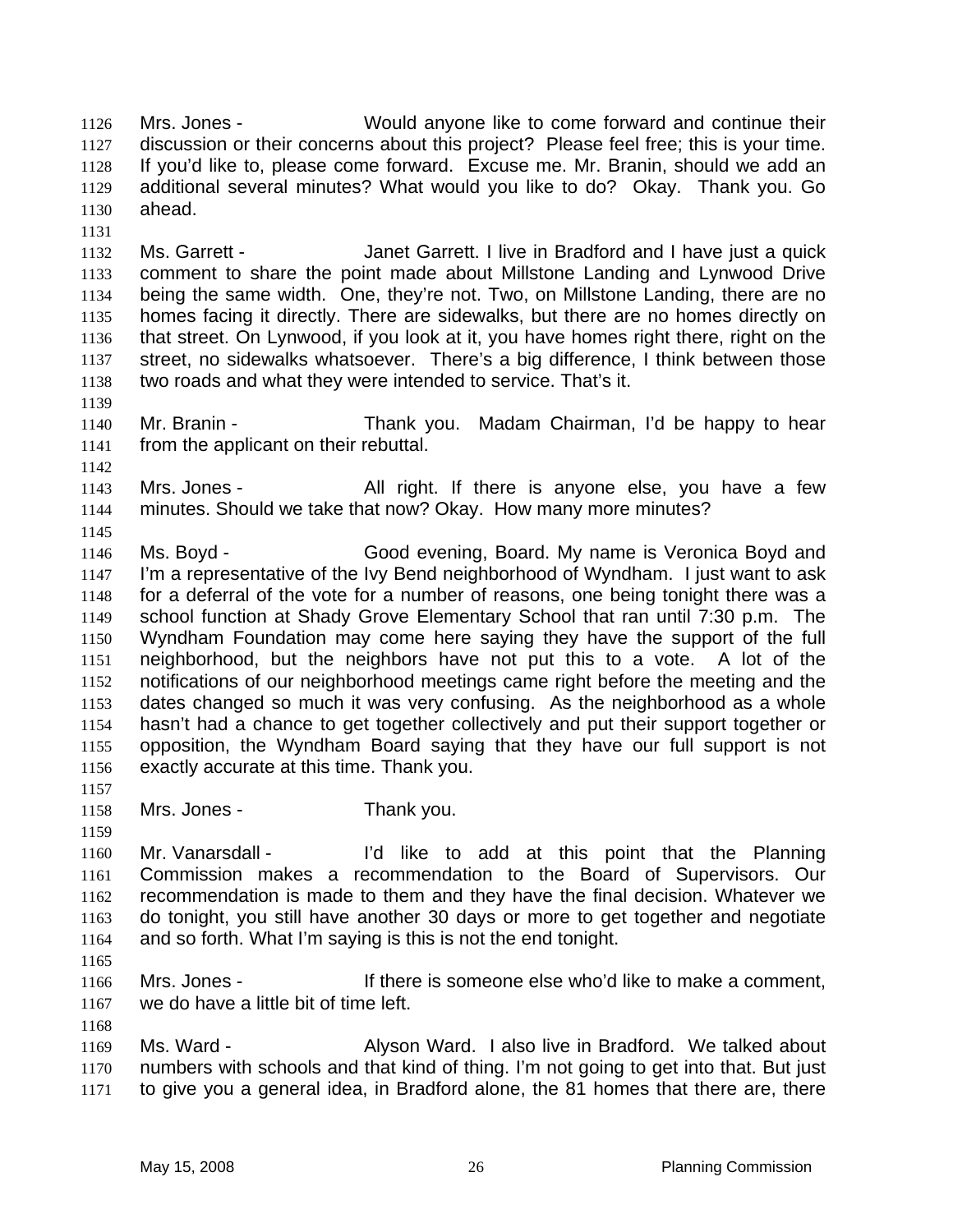are 162 children that live in those 82, 81—whatever it is—homes right there. These children have lived some up to 10 years. These driveways that go down Bradford Landing Drive are postage stamp driveways that lead to what will now become a main thoroughfare. I just ask you to reconsider for the safety of these kids. All it takes is one dead child to look back on and to think, could we have done it differently, could we have made it a one-way street down from the new neighborhood into to reduce the traffic to only part of day, or an emergency thing that they have the access if needed? Allow those people to go down and take the route to Pouncey Tract. The main concern, at least for myself and many of us in Bradford, is that traffic. I know it's a County standard, but these children have lived there for 10 years. It was not originally built that way and now we're going to change it into something that handles a much different volume. County standard or not, it's the standard that this neighborhood is used to. 1172 1173 1174 1175 1176 1177 1178 1179 1180 1181 1182 1183 1184 1185 1186 1187 1188 1189 1190 1191 1192 1193 1194 1195 1196 1197 1198 1199 1200 1201 1202 1203 1204 1205 1206 1207 1208 1209 1210 1211 1212 1213 1214 1215 1216 1217 Mrs. Jones - Thank you. Mr. Vanarsdall - Thank you. Mrs. Jones - **All right. Either Mr. Theobald or Mr. Rothenberg?** Mr. Archer - Madam Chairman, before we move on, we've heard at least I have in my notes here—three references—the Wyndham Foundation, the Wyndham Board of Directions, and the Wyndham Expansion Taskforce. understand this group is independent of all of those. Do these three groups represent all of Wyndham? Female - **[Off mike.]** No. Mr. Archer - The Foundation and the Taskforce and what's the other one? The Board of Directors. Mrs. Jones - Could you please come to the podium? Mr. Branin - The State You'll come down and state your name again. Mr. Combs - The development is Wyndham and the development has been incorporated and is called the Wyndham Foundation. Then there is an elected Board of Directors for that Wyndham Foundation. In the course of this endeavor, we developed a taskforce of key people in the neighborhood to work with HHHunt. The development is Wyndham. It's incorporated and therefore it has a Board and that would be the Wyndham Board. We appointed a taskforce to work with HHHunt on the development. That would be the clarification for the three names. By the election of the Board, we represent the residents of Wyndham. The key word on "represent" in this matter, for example, is no, we clearly do not take the same position as everyone in Wyndham, but we have come here tonight to say as the Board on behalf of Wyndham, we think that is a thing that they're trying to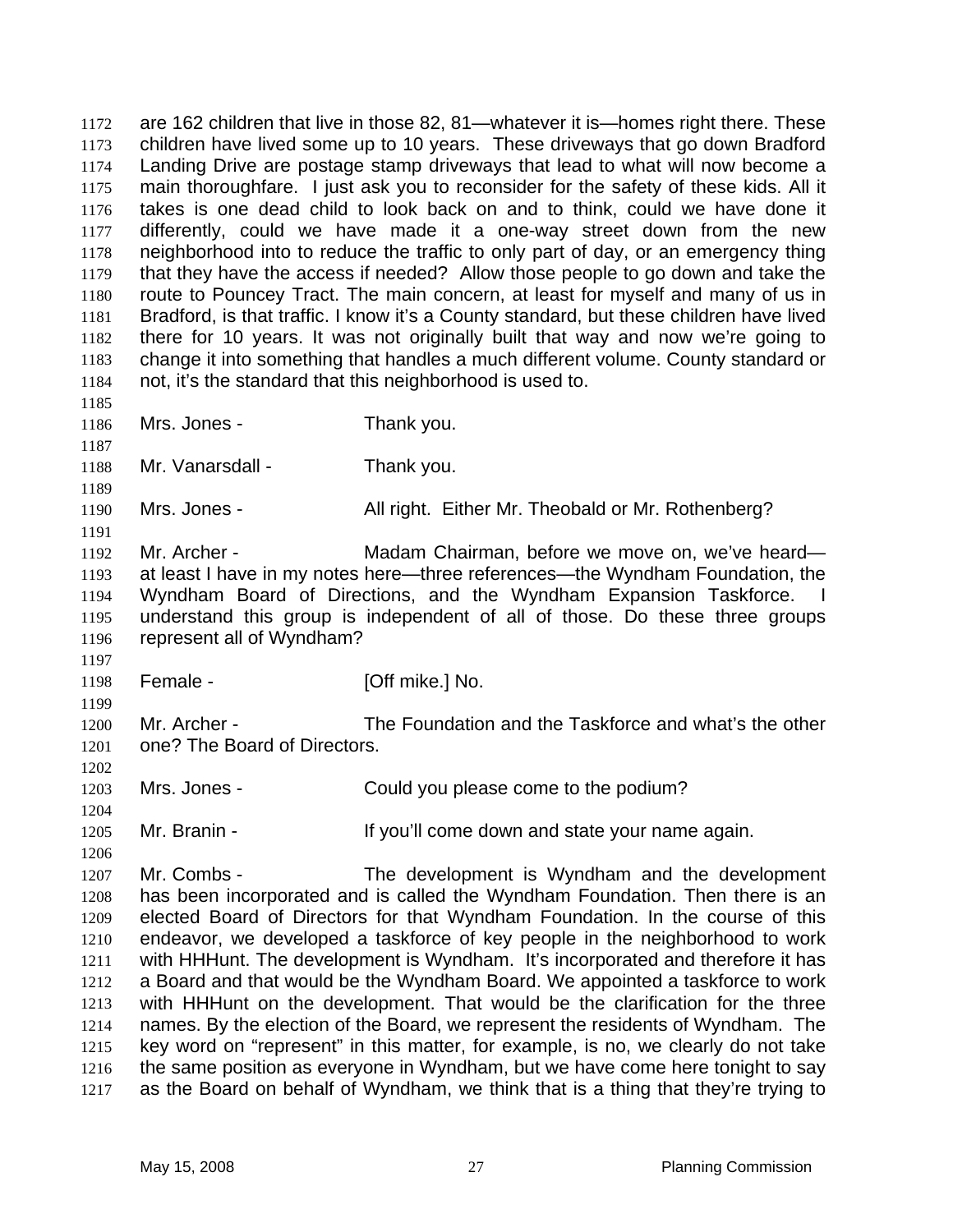thing that they're trying to do and they're trying to do best and they're working on it. We, too, have mentioned that we looked at traffic issues in regards to County engineering methods that we need help with. Does that answer the question? 1218 1219 1220 1221 1222 1223 1224 1225 1226 1227 1228 1229 1230 1231 1232 1233 1234 1235 1236 1237 1238 1239 1240 1241 1242 1243 1244 Mr. Archer - The State of the does, and I understand that you don't all take the same position. I guess what I'm just trying to find out is, is there representation in those boards or is it open to all of Wyndham? Mr. Combs - Yes sir. The Several speaking - [Off mike.] [Inaudible.] Mrs. Jones - All right, folks. We have to not call out answers from the floor. I'm going to ask that when he's finished explaining, if someone else would like to add a short explanation, you'll be able to do so. Mr. Combs - There are annual elections in Wyndham in 40-some different neighborhoods. Each neighborhood elects a neighborhood rep. Annually, those reps vote to pick Board members. The homeowners and the neighborhoods of Wyndham are divided into four groups. We have a Board member for Group A, B, and C, and then there's a fifth member of the Board that's at-large. We function as a representative government very much like the Commonwealth or the U. S. Senate. We've been elected by designated reps from the populace to make decisions on behalf of the Foundation. There are things that clearly—according to our covenants—must be voted on by the reps and this is not one of those. We have talked with and listened to anything and everything the homeowners have had to say to us. With that input and given this knowledge of the situation that we

1245 1246 1247 1248 have, as a Board representing the whole and the good of Wyndham, we believe it's something worth supporting. The problem is the word, "represent." Legally, electedly [sic], we do. But we do not, clearly, represent the position of every person in Wyndham on this matter or many others.

| 1250 |              |                                        |
|------|--------------|----------------------------------------|
| 1251 | Mr. Archer - | I can understand that.                 |
| 1252 |              |                                        |
| 1253 | Mr. Combs -  | Anything else?                         |
| 1254 |              |                                        |
| 1255 | Mrs. Jones - | No.                                    |
| 1256 |              |                                        |
| 1257 | Mr. Combs -  | Thank you.                             |
| 1258 |              |                                        |
| 1259 | Mrs. Jones - | Would someone like to add to that?     |
| 1260 |              |                                        |
| 1261 | Mr. Combs -  | [Off mike.] I will.                    |
| 1262 |              |                                        |
| 1263 | Mrs. Jones - | Either or? Make it quick, please, yes. |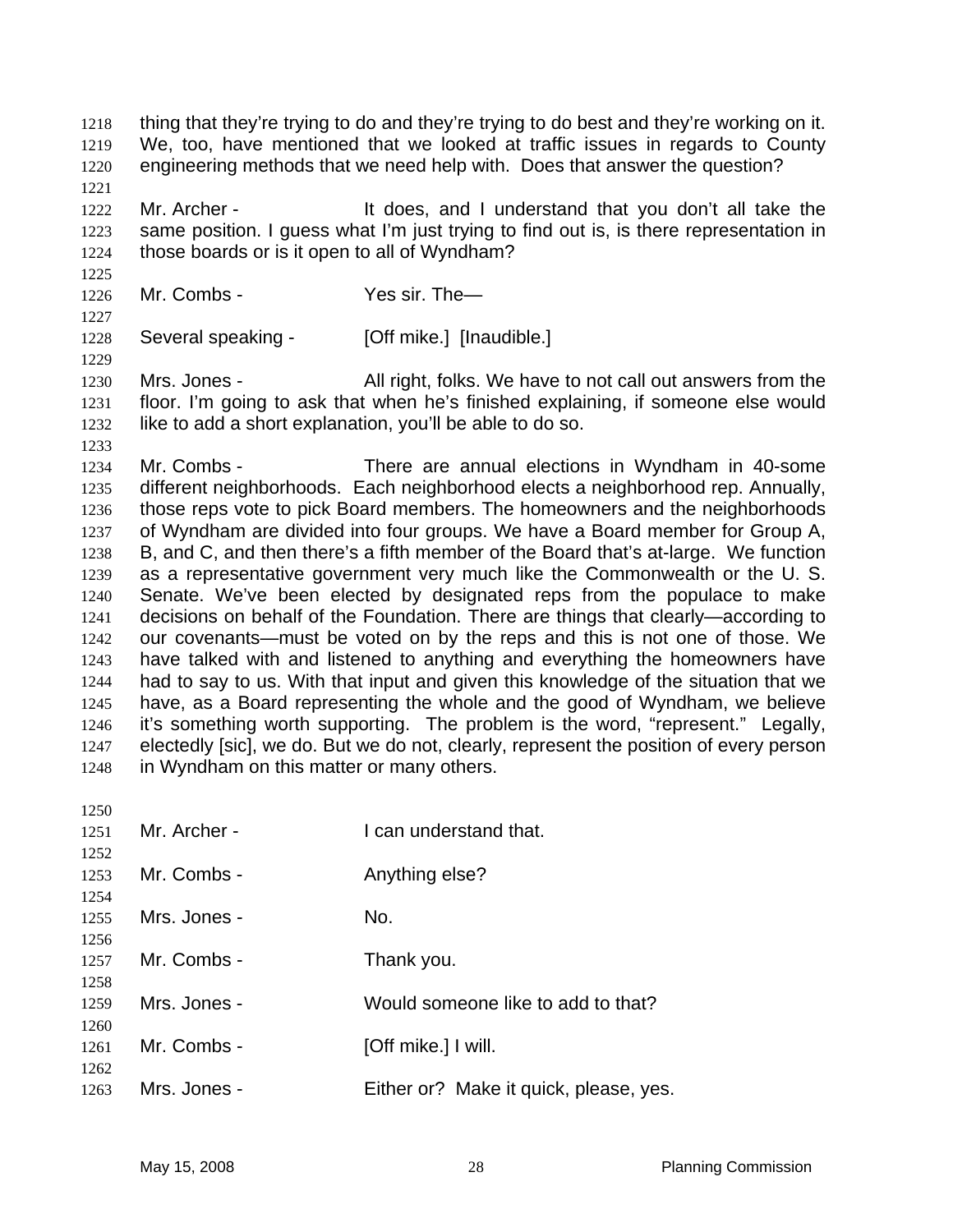1265 1266 1267 1268 1269 1270 1271 1272 1273 1274 1275 1276 1277 1278 Mr. Gnutowsky - I'd just like to make a comment. My name is Rob Natowski. I live in the Aubury neighborhood. I don't really want to get into too much of the zoning issue because I really haven't followed that too much, but I do think it's worth mentioning that up until about a year and a half ago, that range, there really were no elections for the Board of Directors in Wyndham. They may claim differently, but in fact, you had neighborhood representatives who just sort of selfappointed themselves. It was only when there was pressure put on the Board pointing this out and actually making an issue of it that they finally conceded that they needed to have membership meetings of some sort. The membership meetings that they have are meetings that are called like at 2:00 in the afternoon on a Wednesday when everyone's at work. What you have in Wyndham is really no effective democracy. Nobody in Wyndham that's a homeowner really has an opportunity to come to a meeting in those neighborhoods and discuss real issue nor have somebody really come to them and ask them for their vote.

1280

1282

1288

1264

1281 Mrs. Jones - Chay.

1283 1284 1285 1286 1287 Mr. Gnutowsky - I just wanted to point that out because there seems to be this impression that there's this Board of Directors that has all this overwhelming community support and that they're supporting this project. The project may have all kinds of merits, but the implication that the Board of Directors somehow carries every homeowner's best interest is not necessarily—

1289 1290 1291 1292 1293 1294 1295 1296 1297 Mrs. Jones - I understand the point you're trying to make. I would like to point this out as a driving philosophy for the Planning Commission. We cannot become involved in the politics of the Association. We are here to evaluate this project, as you say, on its merits. We are not here to solve the, perhaps, arrangement in Wyndham that might need to be reviewed at some point and ironed out. We are here to analyze this case. I would be happy to entertain further comments, as long as they are not in reference to the political structure or inroads here that, unfortunately, seem to be in conflict with some of the Wyndham community.

1299 Mr. Gnutowsky - In that case, I will sit down.

1301 1302 1303 Mrs. Jones - Ckay. Would you now like to have Mr. Rothenberg or Mr. Theobald?

1304 1305 Mr. Rothenberg - Madam Chair, Chuck Rothenberg once again. I may tag-team with Mr. Theobald, once he catches his breath.

1306

1298

1300

1307 1308 1309 Let me respond to a few of the points that were raised. The first one was traffic. I believe that Hunt has been very sensitive to the traffic generation. They took the taskforce's suggestion to add the empty-nester condos and that had the result of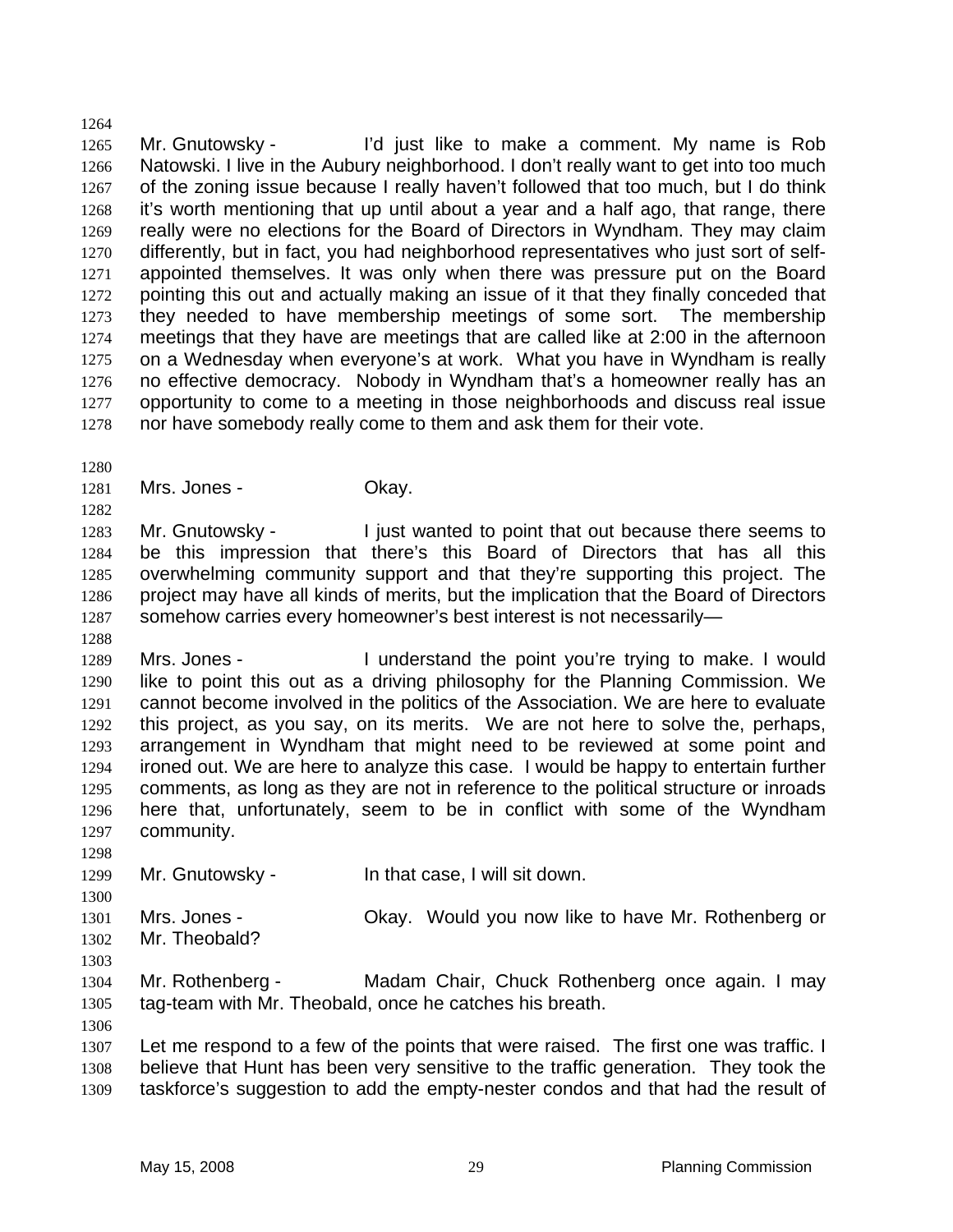changing the distribution of traffic to get it off of Lynwood and avoid the traffic or some of the traffic that would be passing through Bradford. 1310 1311

1312

1313 1314 1315 1316 1317 1318 1319 The levels of service are A and B with this project, confirmed by our traffic study and approved by the County staff. Schools, as you know, are never built in advance of need. The County has a plan for addressing the needs of school-age children from this project and other projects, and they seem to be phasing in well with the timing for this project, and the interim capacity issues. To the extent there are issues like that, they could be addressed through the redistricting process as necessary.

1320

1321 1322 1323 1324 1325 1326 1327 1328 1329 1330 1331 1332 The house sizes are all in excess of the proffered square footages for Bradford Landing and Collinstone. Those were proffered at between 1700 and 2000 for Bradford Landing, and Collinstone was 1500 to 1600. You all are familiar with Wyndham. We have a very substantial set of documents that govern Wyndham from the Declaration and Design Standards that have assured that Wyndham is an award-winning project with a very good amenity package, which we're contributing to for this project. Hunt is contributing \$250,000, which we believe would go towards the pool and recreational facilities. Somebody mentioned sidewalks on Lynwood. If the Wyndham Board decides to put sidewalks in that would certainly be unusual. I think that would be the only street of it's kind in Wyndham with sidewalks, but if that's where they decide to allocate those funds, I suppose that's up to the Board.

1333

1334 1335 1336 1337 1338 Somebody had mentioned the floodplain issue. The limits of the 100-year floodplain are not impacted by the development. The current FEMA-approved floodplain was based on inexact data and Hunt has provided the County with more precise data to reduce the floodplain boundaries. That revised plan is being considered.

1339

1341

1340

I think that completes my rebuttal. I'm happy to answer any questions.

1342 1343 1344 1345 1346 1347 1348 1349 1350 1351 1352 1353 Mr. Branin - Thank you, Mr. Rothenberg. One thing you brought up was square footage. One thing the community brought up was square footage. Wyndham, as all these people will tell you, is a great place to live. They like the quality of life, they like the quality of design, they like the layout. That's what brought them to Wyndham. I have asked for square footages to be increased to ensure the quality is there, so we have neighborhoods that match up. I know that what you are putting in are minimums. Generally, as a given rule, you build larger. I know you've come up a whopping 100 square feet, at my request, per neighborhood. I would like to request that you do come up more, particularly in the condos. I think it's very low. I would hope, at a minimum, you would come up to 2000 to 2100 feet. I know you probably have to confer with the Hunt people that are in the room, but we heard the request coming from the community. I've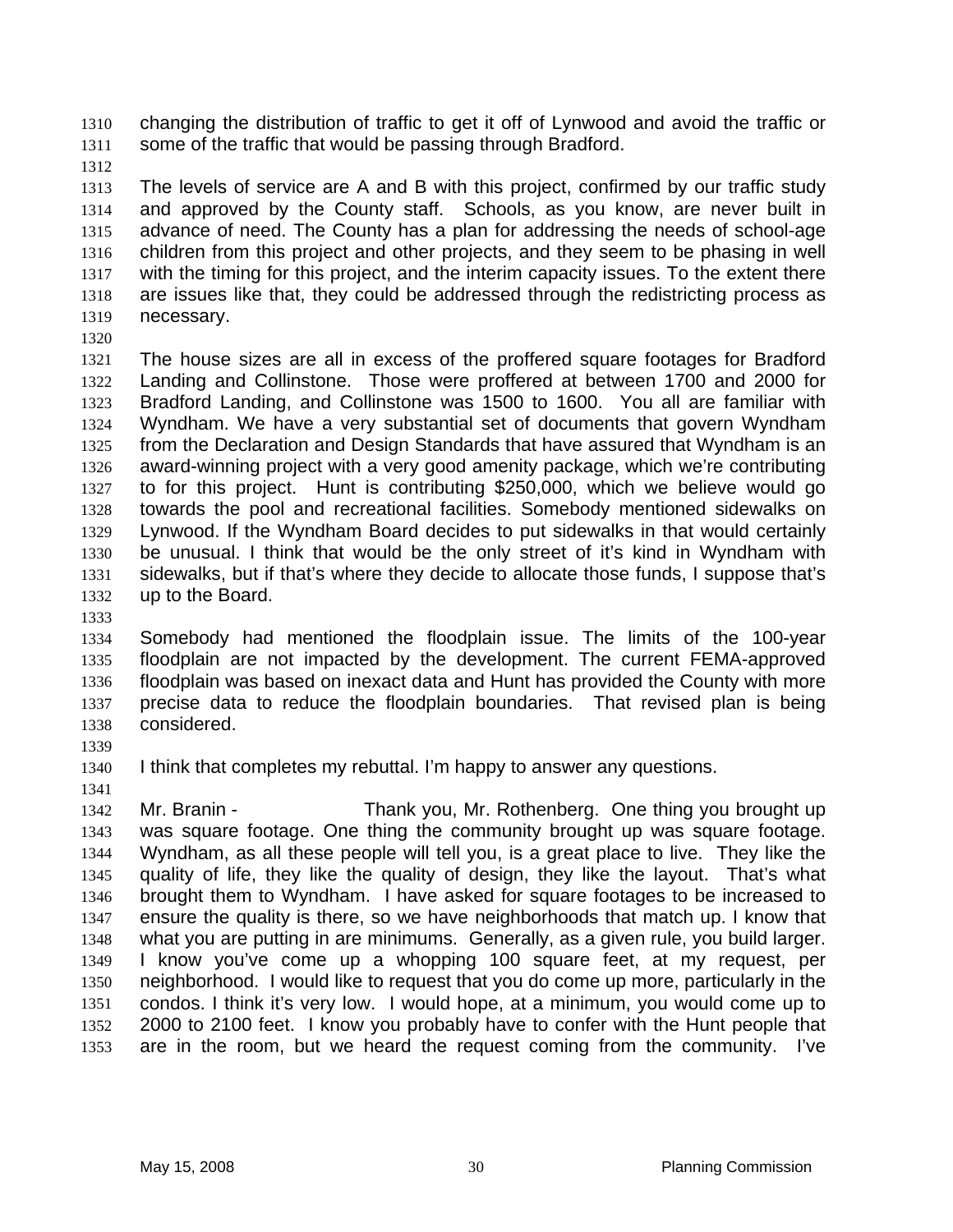community. I've requested it several times. You guys did make a concession of 100 feet. I've been told that you're going to keep hearing it, so I'm asking for larger condos. 1354 1355 1356 1357 1358 1359 1360 1361 1362 1363 1364 1365 1366 1367 1368 1369 1370 1371 1372 1373 1374 1375 1376 1377 1378 1379 1380 1381 1382 1383 1384 1385 1386 1387 1388 1389 1390 1391 1392 1393 1394 1395 1396 1397 1398 1399 Mr. Rothenberg - Mr. Branin, we have had a number of discussions about that and I believe that Ms. Kacani with HHHunt has authorized me to go to 2000 feet. We can certainly incorporate that into the proffers between now and the Board. Mr. Branin - Ckay. If we have more traffic calming, I know in your proposal I believe you said that you would provide how many spend humps? Mr. Rothenberg - Two. Mr. Branin - Two. I would also like to request that we see that there are more because Traffic here tonight said that there could be more that are needed, I believe. Is that correct, Mike? So, if there are more that are needed, that the community deem necessary, I would hope that you would also revise that to more than two. Mr. Rothenberg - I certainly think that Hunt will cooperate with that. Mr. Branin - Okay. All right. That's all the questions I have right this second. Mrs. Jones - I have one, if you don't mind. Mr. Branin - I saw you put up your hand. That's why I said, "right this second." Mrs. Jones - The Let me just make sure I understand the facts as you've presented them, because I think they're important. The original condominium square footages, which you've just offered to increase to 2000, do you know what the Kelston Green models are for averages, and also The Greens? I know Club Commons is one of the largest of the offerings in Wyndham for the condominium, non-maintenance communities. I apologize for making you shuffle through your papers, but as a point of comparison. Mr. Rothenberg - Unfortunately, I don't have those— Mrs. Jones - The Actually, our Director has just handed this to me. Mr. Rothenberg - Excellent. Mrs. Jones - Kelston Green, 1589 minimum and 2695 max. The average, close to 2000. The Greens, close to 2700 as a built average. Proffered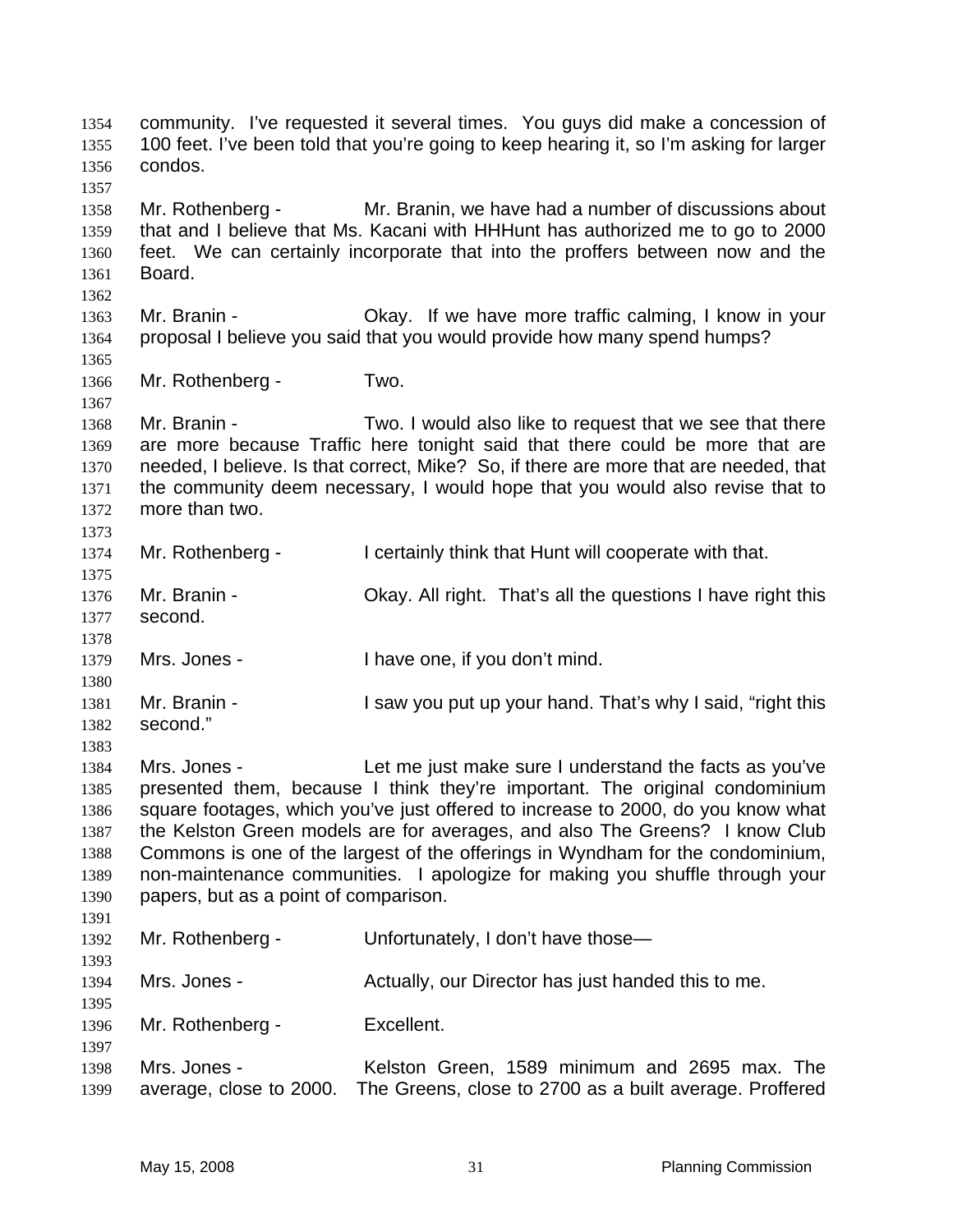minimum, 2069. So, we're talking about communities that are not dissimilar, a community that is not dissimilar to those, correct? 1400 1401 1402 1403 1404 1405 1406 1407 1408 1409 1410 1411 1412 1413 1414 1415 1416 1417 1418 1419 1420 1421 1422 1423 1424 1425 1426 1427 1428 1429 1430 1431 1433 1434 1435 1436 1437 1438 1439 1440 1441 1442 1443 1444 1445 Mr. Rothenberg - Ithink that's right, yes ma'am. Mrs. Jones - **However**, the neighborhood requested that those two communities not be referenced in the case. Mr. Rothenberg - I'm not aware. Mrs. Jones - Okay. I thought I heard someone say that. All right, we'll just leave that there. The design standards that you held up for the Wyndham Community, are they applicable to this project? Mr. Rothenberg - Yes, they will be. This will be incorporated into the Wyndham project. That's the point, that Hunt is really in the best position to incorporate the project into Wyndham into an existing, very thriving, wellmaintained community, and to continue to add onto a project that has really maintained its value and is a showcase for Henrico. Mrs. Jones - All of the features that make everyone enjoy living in Wyndham will be part of this new community—the cohesiveness to the existing community, the amenities, the features, the design standards—this will be part of this new development. Mr. Rothenberg - Yes ma'am. Mrs. Jones - Thank you for clarifying that. All right. Mr. Branin? Mr. Branin - Thave no further questions. Mrs. Jones - Do we have a moment for one or two more comments? Mr. Branin - Yes ma'am, we'll hear one. Mrs. Jones - All right. Mr. Branin - The's already halfway down and I think he'd punch me if I said no, so go ahead. He was up and running, so I'm not going to stop that. Mr. Berman - I would never do that. Dennis Berman again from Wyndham. First off, the reason why I wanted to strike the other condominium units is that Club Commons is the one that we'd ask Hunt to design the Condominium Neighborhood C after, and per Seth Humphreys on your staff's report, the average of that community is over 3,000 square feet. So, the 2,000 that you got them to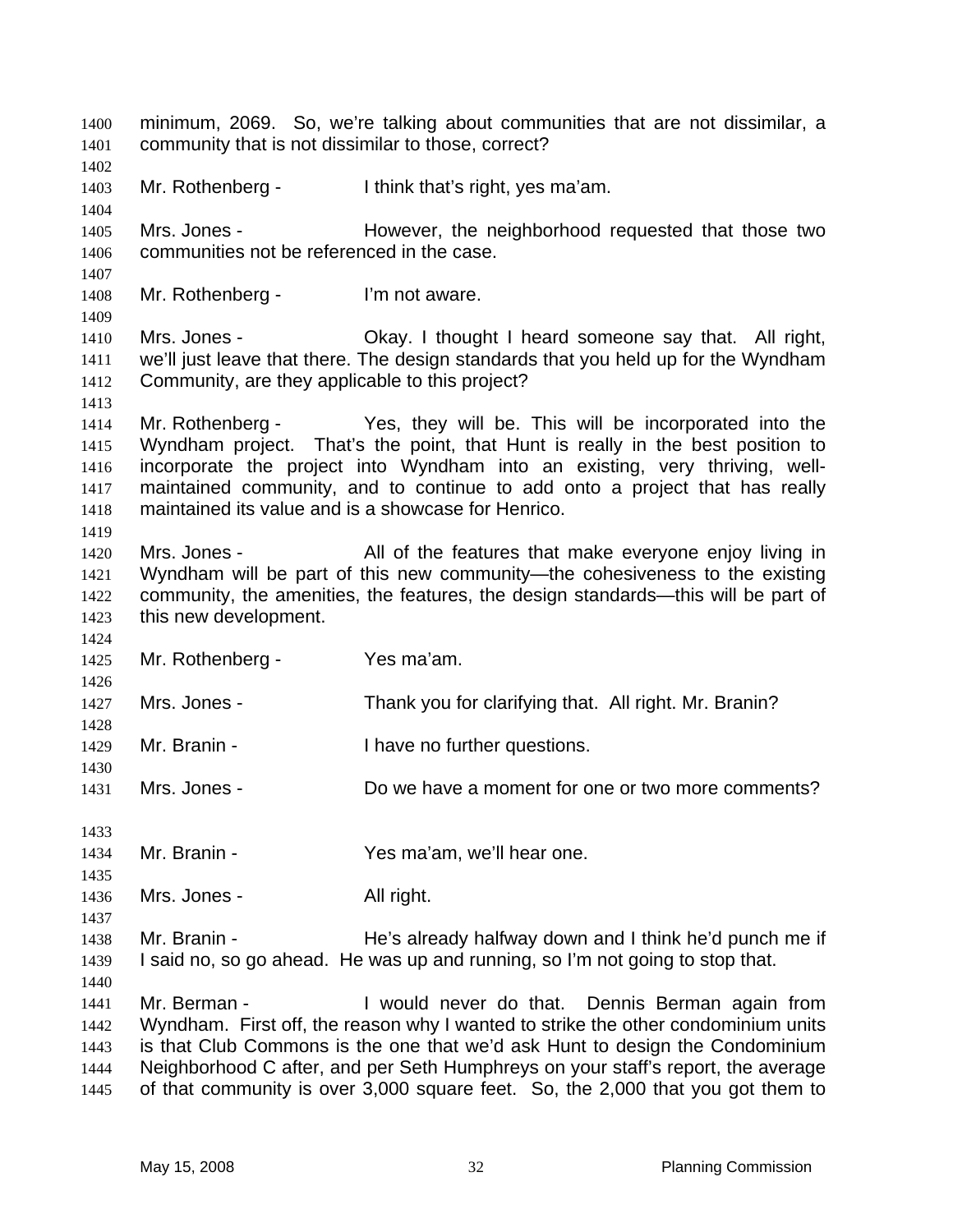1446 that you got them to bargain up to—thank you, but still not enough. 1447 1448 1449 1450 1451 1452 1453 1454 1455 1456 1457 1458 1459 1460 1461 1462 1463 1464 1465 1466 1467 1468 1469 1470 1471 1472 1473 1474 1475 1476 1477 1478 1479 1480 1481 1482 1483 1485 1486 1487 1488 1489 1490 1491 The other thing about the amenities—I'm not a lawyer, I assume that you are, I don't know—I see nothing that says these new people are allowed to go to our amenities. We would have to vote. The neighborhood reps in Wyndham would have to vote on a supplemental agreement. Not a Letter of Intent, but a supplemental agreement in order to state that anybody coming in could use the amenities. I'll give you an example. Mr. Branin - Mr. Berman? Mr. Berman - Yes sir. Mr. Branin - The people in the room that have been dealing with me from the get-go, every time that you guys bring in association stuff, I have attended your meetings, as we were asked to come as a guest. I made it clear then that we cannot get involved in your association details. This is a zoning case we're covering. The association bylaws, we can't enter them in. Female - [Off mike.] [Inaudible.] Mr. Berman - The Must was the case, annexation in a two-mile radius through 2010? That means HHHunt can say Twin Hickory can use our pool. Thank you. Mrs. Jones - All right. Mr. Branin, do you have questions for anyone else? Mr. Branin - No ma'am. Mr. Glover - Madam Chairman, I want to enter just one thing. Mrs. Jones - Please. Mr. Glover - The ceived a five-page e-mail and it was requested that it be made a part of the minutes of this meeting. It's from a Mr. Tom Townsend. I think somebody should tell you that it needs to be made a part of the meeting. I received a copy of it personally, as well as all the rest of the Planning Commission. Mrs. Jones - Yes, it is a part of the file. Mr. Glover - Chay. I just want to be sure that it's in the public record also. Mrs. Jones - It will be referenced as available to the file.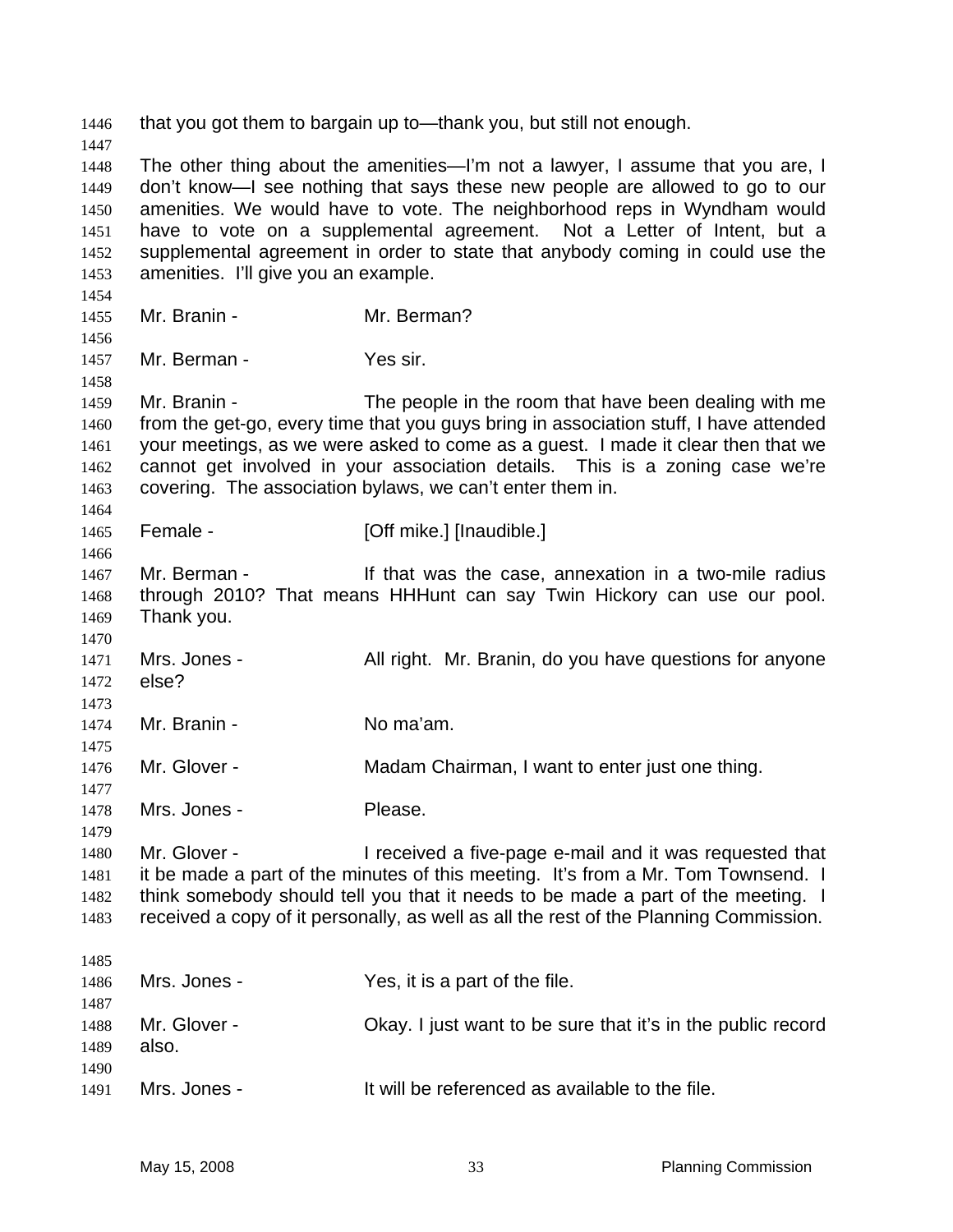1493 Mr. Glover - That's what I requested now.

1495 1496 1497 1498 Mrs. Jones - Okay. Thank you. We have one more comment, but we are getting—If it is a new topic, we will allow a comment, and then I think we're going to have to get on to the business of the decision.

1499 1500 1501 1502 1503 1504 1505 Ms. Hazel Smith - My name is Harriett Hazel Smith. I live in Bradford Landing Way. My house will be immediately impacted by the new development. I live in a Club Commons house within Bradford Landing. My square footage is upwards of 3400. If that's what you're trying to use as your standing, you need to take a look at having that square footage increased. Secondly, I'm an early morning walker. I walk Millstone. I walk Lynwood every day. Millstone is about 1- 1/2 times the size of Lynwood. Thank you.

1506

1492

1494

1507 1508 Mrs. Jones - Thank you for your comments.

1509 1510 1511 1512 1513 1514 1515 1516 1517 Mr. Branin - A comment to everyone that's in the room. As many of you know, this is the first step of a two-step process. We're just purely zoning. It goes from zoning to POD, POD to landscape plan. With this case, you will see it over and over and over again. This is a tough one. I've been working with you all. Ms. Rhodes, we talk daily. This case isn't done. I have had extensive discussions with the supervisor for the district. As you all know, he has been to all of the community meetings. I would recommend that after I make my motion there be another community meeting for the supervisor, if he so chooses. I would check with him because he may want to be refreshed from this meeting going forward.

1519

1520 1521 1522 With that, I'd like to move, Mrs. Chairman, that C-2C-08, Kim B. Kacani for HHHunt Corporation, move forward to the Board of Supervisors with a recommendation for approval.

1523 1524

1525

1528

1535

Mr. Vanarsdall - Second.

1526 1527 Mrs. Jones - **Motion by Mr. Branin, seconded by Mr. Vanarsdall. All** in favor say aye. All opposed say no. The motion carries.

1529 1530 **REASON:** Acting on a motion by Mr. Branin, seconded by Mr. Vanarsdall, the Planning Commission voted 4-0 (one absent, one abstention) to recommend the Board of Supervisors **grant** the request because it continues the zoning pattern in the area, conforms to the recommendations of the Land Use Plan, and the proffered conditions will assure a level of development not otherwise possible. 1531 1532 1533 1534

1536 1537 Mr. Emerson - Mr. Branin, that was with the agreed upon increase in square footage, correct?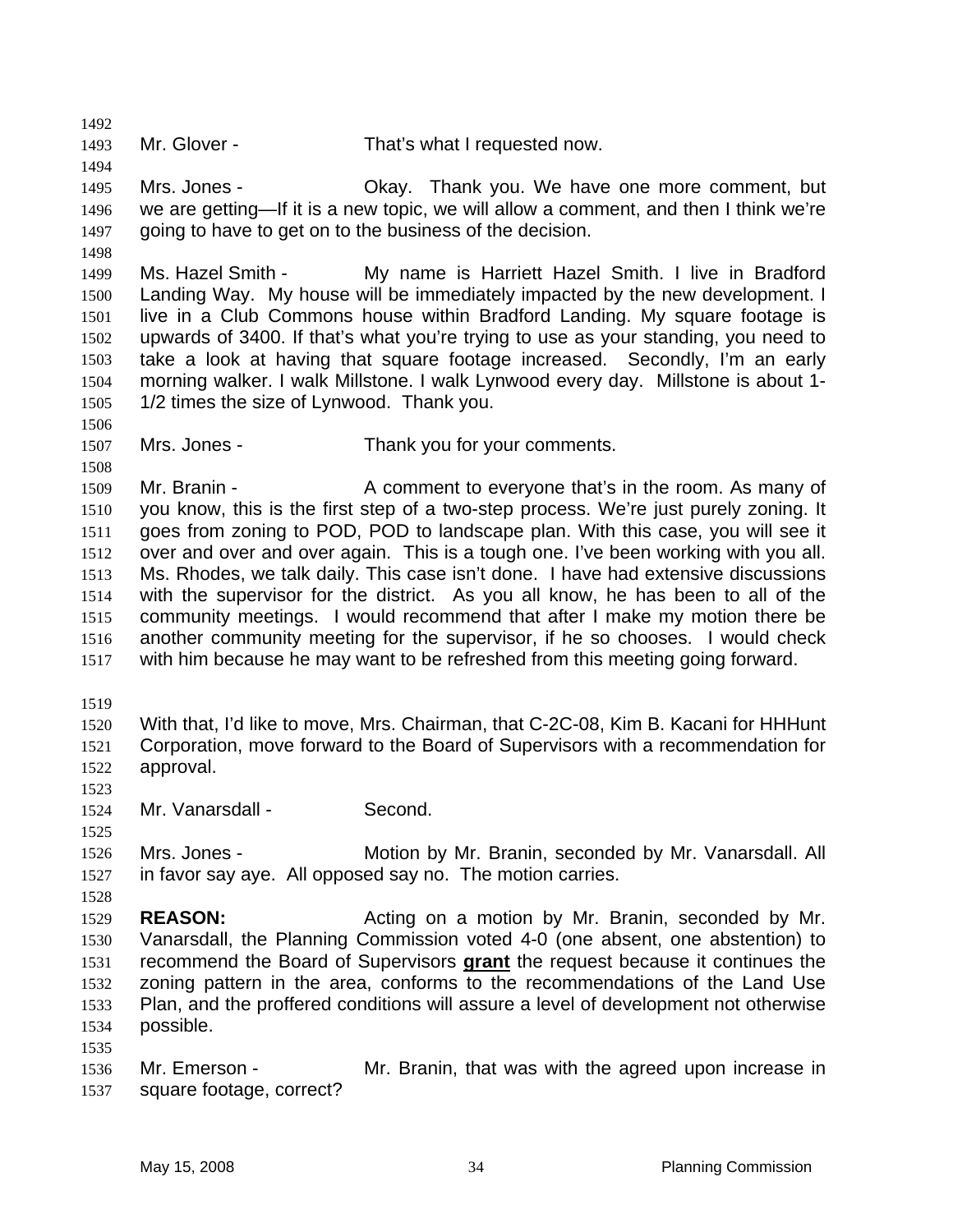Mr. Branin - Yes. Mrs. Jones - In further business for the Planning Commission, we have minutes for approval. Mr. Emerson - Yes ma'am. You do have next on your agenda the approval of the minutes from your April 10, 2008 Planning Commission meeting. Mrs. Jones - This is the April 10, 2008 Planning Commission minutes. Anyone have corrections? Mr. Archer - I do have a Mr. Vanarsdall - Can we get them to clear? Mrs. Jones - All right. Mr. Glover - Rap the gavel. Mr. Archer - We're not finished yet. Mrs. Jones - When you all clear, we'll continue. If you could do that quickly for us, please. Thank you. Mr. Branin - The Staff could be a little quieter over there. Mrs. Jones - All right. We have before us the question of approval of the minutes of April 10, 2008. Mr. Archer - I had a correction. It was on page 50, line 2241. The name should be Dr. Malatin and it shows Dr. Paleton. Mrs. Jones - I missed that and thank you for that correction. I even think it's spelled differently. Mr. Archer - The M-a-l-a-t-i-n. Mrs. Jones - Any other corrections? I'll entertain a motion. Mr. Archer - I move the minutes be approved as corrected. Mrs. Jones - Motion by Mr. Archer, seconded by Mr. Vanarsdall. All in favor say aye. All opposed say no. The ayes have it; the motion carries. The minutes are approved as corrected.